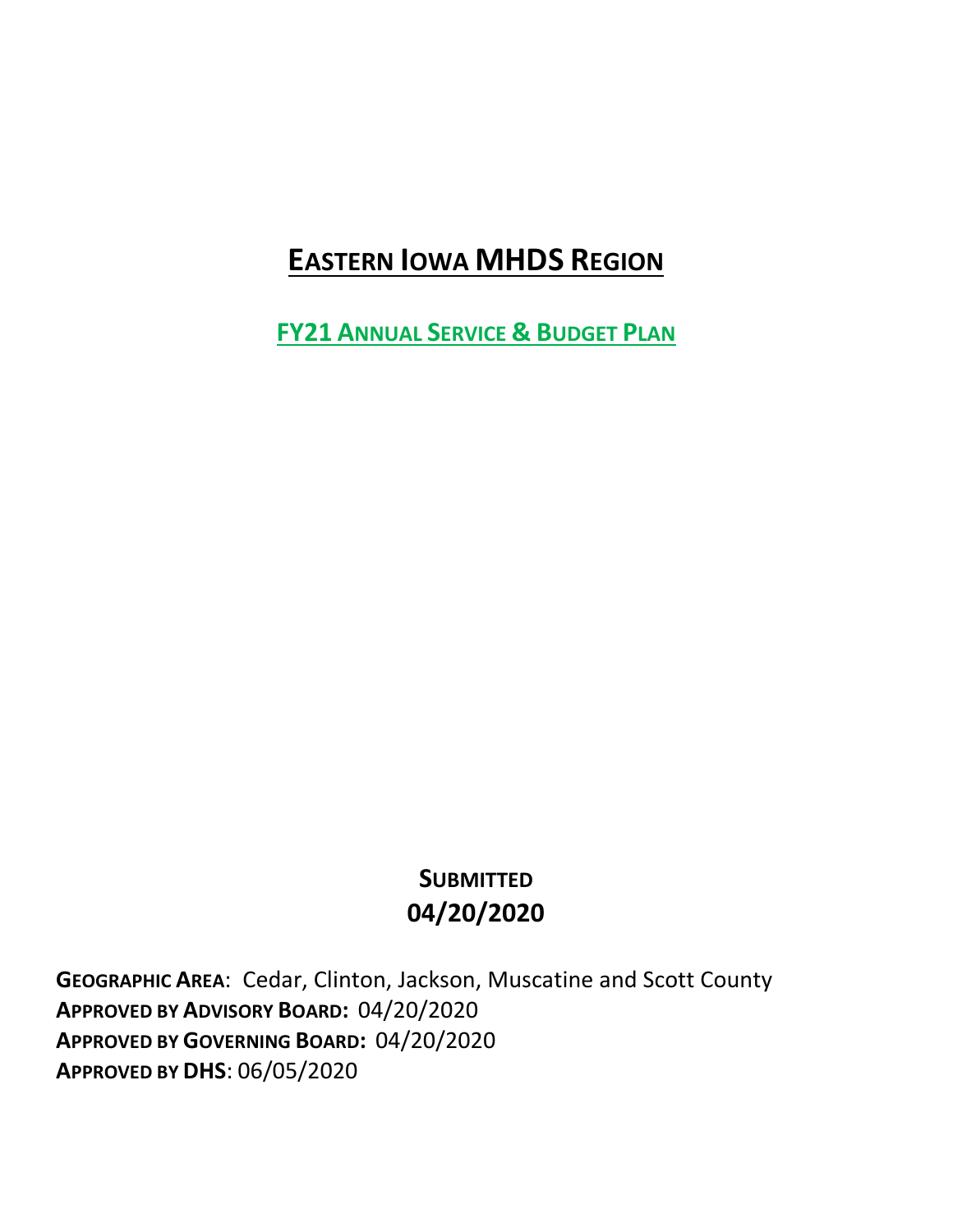# **Table of Contents**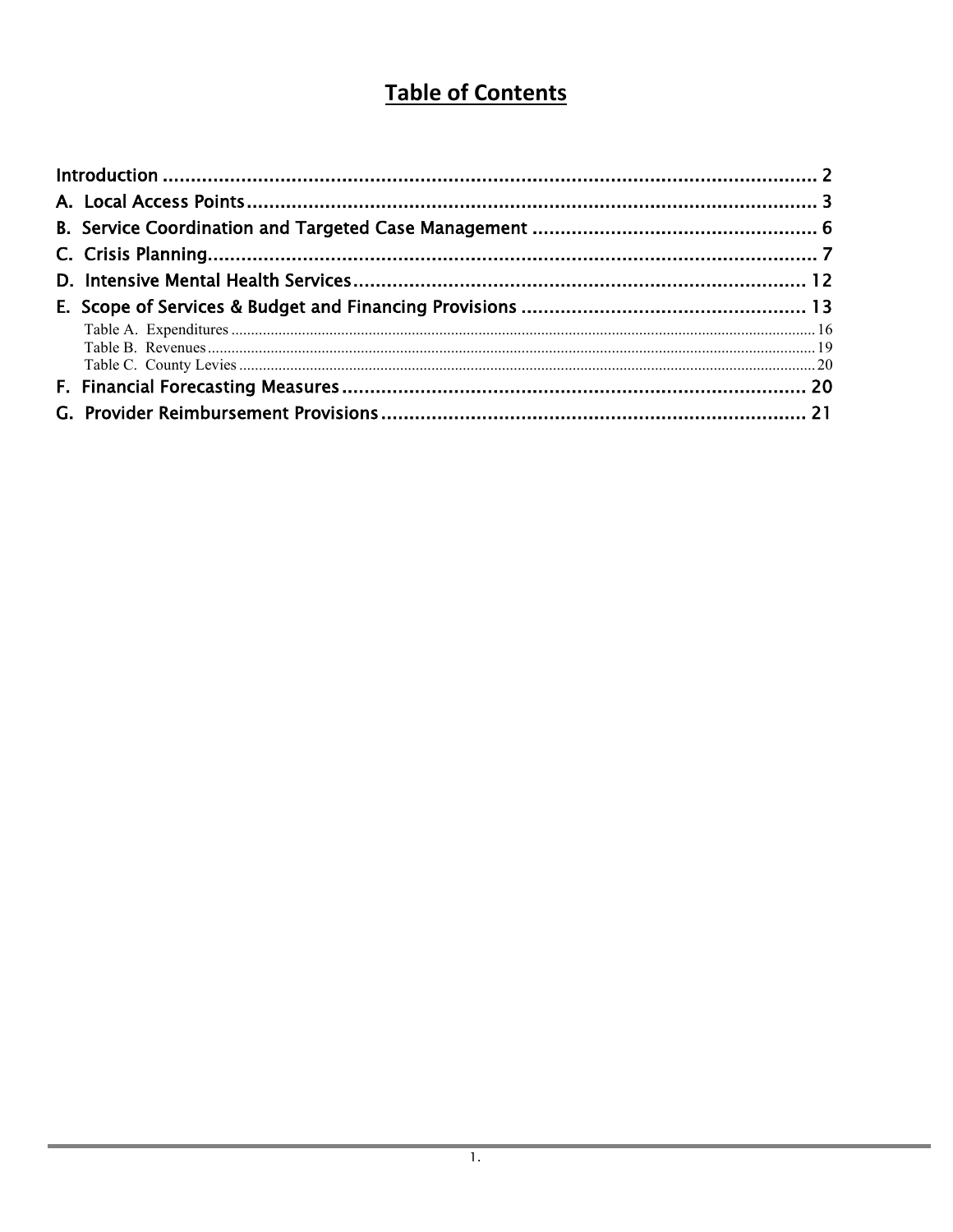## <span id="page-2-0"></span>**Introduction**

The Eastern Iowa MHDS Region, hereafter referred to as the EI Region, was formed under Iowa Code Chapter 28E to create a Mental Health and Disability Service (MHDS) Region in compliance with Iowa Code 331.390. The annual service and budget plan is a component of the Management Plan which includes three parts: Annual Service and Budget Plan, Annual Report and Policies and Procedures Manual in compliance with Iowa Administrative Code 441.25.

The FY2021 Annual Service and Budget Plan covers the period of July 1, 2020 to June 30, 2021. The Annual Service and Budget Plan includes local access points, targeted case management providers, crisis services, intensive mental health services, a description of the scope of services to be provided including core services, budget and financial provisions, and provider reimbursement provisions.

The EI Region's Governing Board includes new voting and ex-officio members for FY 21. The Regional Governing Board is ultimately responsible for: (a) the advancement of a regional management plan; (b) the development of access to a regional service system for adults with mental illness, intellectual disabilities, developmental disabilities and brain injuries to children with serious emotional disturbances; and (c) the administration of the non-Medicaid funded Mental Health Disability Services (MHDS) and children's behavioral health services as outlined in Iowa Code.

The Adult Regional Advisory Committee is appointed by the Eastern Iowa MHDS Governing Board, and has two (2) from each member county's advisory committee and a director from the Region's Governing Board. The committee members shall include individuals who utilize services or actively involved relatives of such individuals and service providers. The committee shall include the Management Team (Community Services Directors from each member county) as ex officio non-voting members. The advisory committee shall advise the Governing Board as requested by the Governing.

The Child Regional Advisory Committee will also be appointed by the Governing Board. The committee members shall be: parents of children who utilize services or actively involved relatives of such children, a member of the education system, an early childhood advocate, a child welfare advocate, a children's behavioral health service provider, a member of juvenile court, a pediatrician, a child care provider, a local law enforcement representative and regional Governing Board members. The committee shall include the Management Team (Community Services Director of each member county) as ex officio non-voting members. The child advisory committee shall advise the Governing Board as requested by the Governing Board and shall also make designations to the Governing Board as described above.

| <b>Governing Board</b> | Representing                                                | Voting |
|------------------------|-------------------------------------------------------------|--------|
| <b>Members</b>         |                                                             | Member |
| Dawn Smith             | Cedar County Board of Supervisor Representative             | Yes.   |
| Jim Irwin              | <b>Clinton County Board of Supervisor Representative</b>    | Yes.   |
| John Willey            | Jackson County Board of Supervisor Representative           | Yes    |
| Jeff Sorensen          | Muscatine County Board of Supervisor Representative         | Yes.   |
| Ken Beck               | Scott County Board of Supervisor Representative             | Yes.   |
|                        | Adults/Actively Involved Relatives of an Adult who Utilizes | Yes.   |
| Lynne Hilgendorf       | Mental Health and Disability Services Representative        |        |
|                        | (designated by the regional adult mental health and         |        |
|                        | disability services advisory committee)                     |        |
|                        | Regional MHDS Adult Service Providers (designated by the    | No.    |
| Nancy Nauman           | regional adult mental health and disability services        |        |
|                        | advisory committee)                                         |        |

Below is the current representation from the Region. Members identified as TBD\* will be identified based upon stakeholder meetings: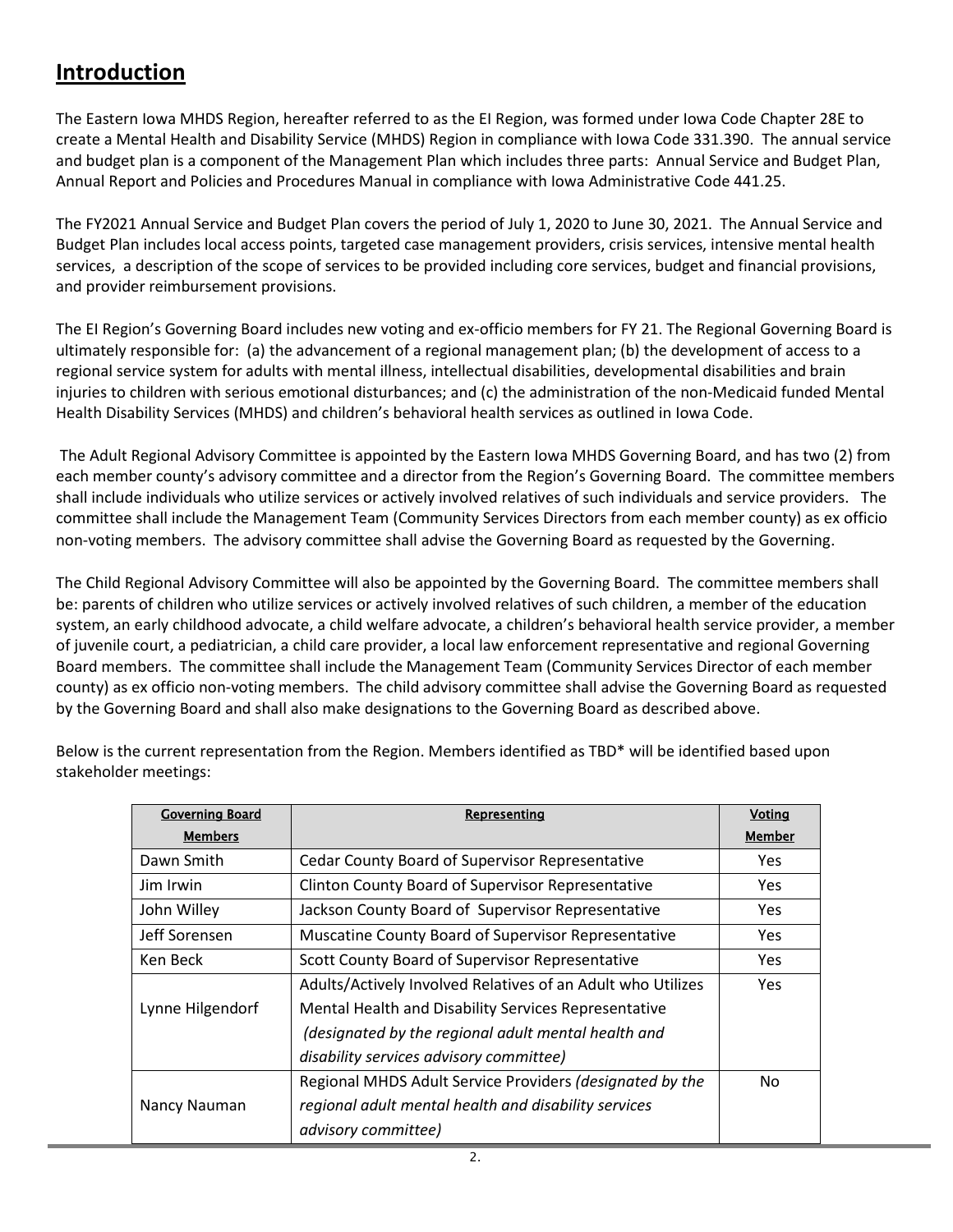| *TBD | Parents/Actively Involved Relatives of a Child who Utilizes<br>Children's Behavioral Health Services (designated by the<br>regional children's behavioral health services advisory<br>committee) | Yes |
|------|--------------------------------------------------------------------------------------------------------------------------------------------------------------------------------------------------|-----|
| *TBD | The Regional Education System (designated by the regional<br>children's behavioral health services advisory committee)                                                                           | Yes |
| *TBD | Regional Children's Behavioral Health Service Providers<br>(designated by the regional children's behavioral health<br>services advisory committee)                                              | No. |

| <b>Adult Advisory Board</b> | <b>Representing</b>                                               |  |
|-----------------------------|-------------------------------------------------------------------|--|
| <b>Members</b>              |                                                                   |  |
| Open                        | <b>Cedar County Individual Representing Service Providers</b>     |  |
| Open                        | Cedar County Active Relative/Individual Utilizing Services        |  |
| Melissa Peterson            | <b>Clinton County Individual Representing Service Providers</b>   |  |
| Lynne Hilgendorf            | Clinton County Active Relative/Individual Utilizing Services      |  |
| Susie Ruchotzke             | Jackson County Individual Representing Service Providers          |  |
| <b>Holly Parmer</b>         | Jackson county Active Relative/Individual Utilizing Services      |  |
| Nancy Nauman                | <b>Muscatine County Individual Representing Service Providers</b> |  |
| Luana Gredell               | Muscatine County Active Relative/Individual Utilizing Services    |  |
| Richard Whitaker, PhD       | Scott County Individual Representing Service Providers            |  |
| Open                        | Scott County Active Relative/Individual Utilizing Services        |  |
| Julie Tischuk               | <b>Cedar County Community Services Director</b>                   |  |
| Becky Eskildsen             | <b>Clinton County Community Services Director</b>                 |  |
| Lynn Bopes                  | Jackson County Community Services Director                        |  |
| <b>Felicia Toppert</b>      | <b>Muscatine County Community Services Director</b>               |  |
| Lori Elam                   | Scott County Community Services Director/El Region CEO            |  |
| John Willey                 | A Director of the El Region Governing Board                       |  |

<span id="page-3-0"></span>

| <b>Child Advisory Board</b><br><b>Member</b> | Representing                                                                                                |  |
|----------------------------------------------|-------------------------------------------------------------------------------------------------------------|--|
| Jen Cobb                                     | Parents/Actively Involved Relatives of a Child who Utilizes Children's<br><b>Behavioral Health Services</b> |  |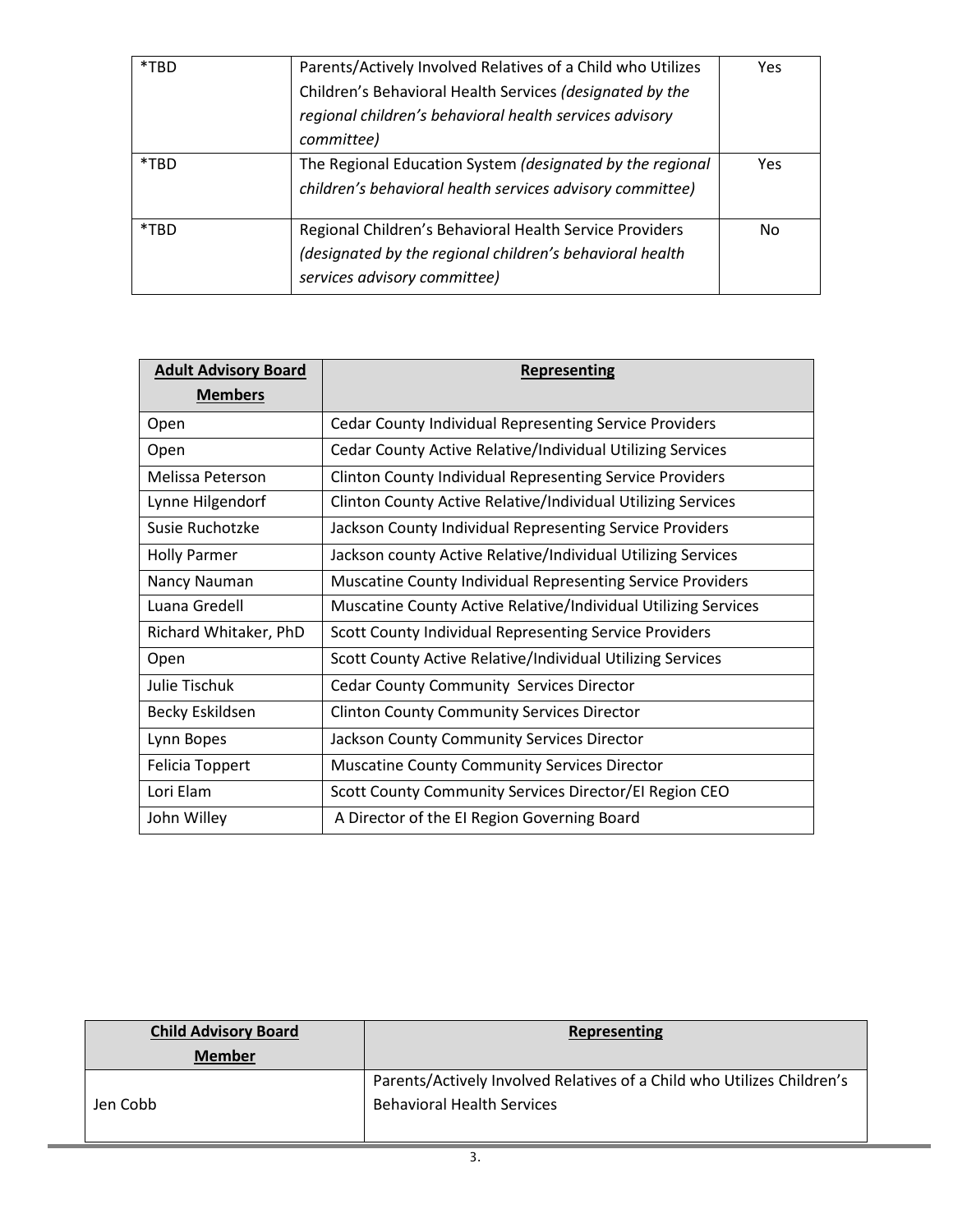| Fabiola Manyi-Orellana  | Parents/Actively Involved Relatives of a Child who Utilizes Children's |  |
|-------------------------|------------------------------------------------------------------------|--|
|                         | <b>Behavioral Health Services</b>                                      |  |
| Aaron Roome             | The Education System                                                   |  |
| Jaclyn Hunt             | <b>Early Childhood Advocates</b>                                       |  |
| Michael Terry           | <b>Early Childhood Advocates</b>                                       |  |
| <b>Michelle Mehrens</b> | <b>Child Welfare Advocates</b>                                         |  |
| Jen Armstrong           | <b>Child Welfare Advocates</b>                                         |  |
| Dr. Novia Anderson      | Children's Behavioral Health Service Providers                         |  |
| Joan McGovern           | Children's Behavioral Health Service Providers                         |  |
| Marlie Atwood           | <b>Children's Behavioral Health Service Providers</b>                  |  |
| Megan Tabor             | The Juvenile Court System                                              |  |
| *TBD                    | Pediatricians                                                          |  |
| Patty Robinson          | <b>Child Care Providers</b>                                            |  |
| Orville Randolph        | Local Law Enforcement                                                  |  |
| <b>Julie Tischuk</b>    | <b>Cedar County Community Services Director</b>                        |  |
| Becky Eskildsen         | <b>Clinton County Community Services Director</b>                      |  |
| Lynn Bopes              | Jackson County Community Services Director                             |  |
| Felicia Toppert         | <b>Muscatine County Community Services Director</b>                    |  |
| Lori Elam               | Scott County Community Services Director/El Region CEO                 |  |
| Jack Willey             | A Director of the El Region Governing Board                            |  |

## **A. Local Access Points**

An access point is a part of the Eastern Iowa MHDS Region's service system, in which local providers are trained to complete MHDS regional applications for persons with a disability.

The EI Region has designated the following access points for adults:

| <b>Access Point</b>                    | Location                                | <b>Contact Information</b> |
|----------------------------------------|-----------------------------------------|----------------------------|
| Abbe Center for Community              | 1039 Arthur St.                         | (319) 338-7884             |
| Mental Health                          | lowa City, IA 52240                     |                            |
| <b>Bridgeview Community Mental</b>     | 1320 19 <sup>th</sup> Ave NW            | (563) 243-5633             |
| <b>Health</b>                          | Clinton, IA 52732                       |                            |
| <b>Cedar County Community Services</b> | 400 Cedar St. Tipton, IA 52772          | (563) 886-1726             |
| <b>Clinton County Community</b>        | 1900 N. 3rd St. Clinton, IA             | (563) 244-0563             |
| Supports Dept                          | 52732                                   |                            |
| Eagle View Behavioral Health           | 770 Tanglefoot Lane                     | (563) 396-2100             |
|                                        | Bettendorf, IA 52722                    |                            |
| <b>Genesis Medical Center</b>          | 1401 W. Central Park Ave                | (563) 421-1000             |
|                                        | Davenport, IA 52804                     |                            |
| <b>Hillcrest Mental Health Center</b>  | 117 S. Olive St. Maquoketa, IA          | (563) 652-4958             |
|                                        | 52060                                   |                            |
| Jackson County Mental Health           | 311 W. Platt Maquoketa, IA              | (563) 652-1743             |
| Dept                                   | 52060                                   |                            |
| MercyOne-Clinton                       | 1410 N. 4 <sup>th</sup> St. Clinton, IA | (563) 244-5000             |
|                                        | 52732                                   |                            |
| <b>Muscatine County Community</b>      | 315 Iowa Ave Suite 1                    | (563) 263-7512             |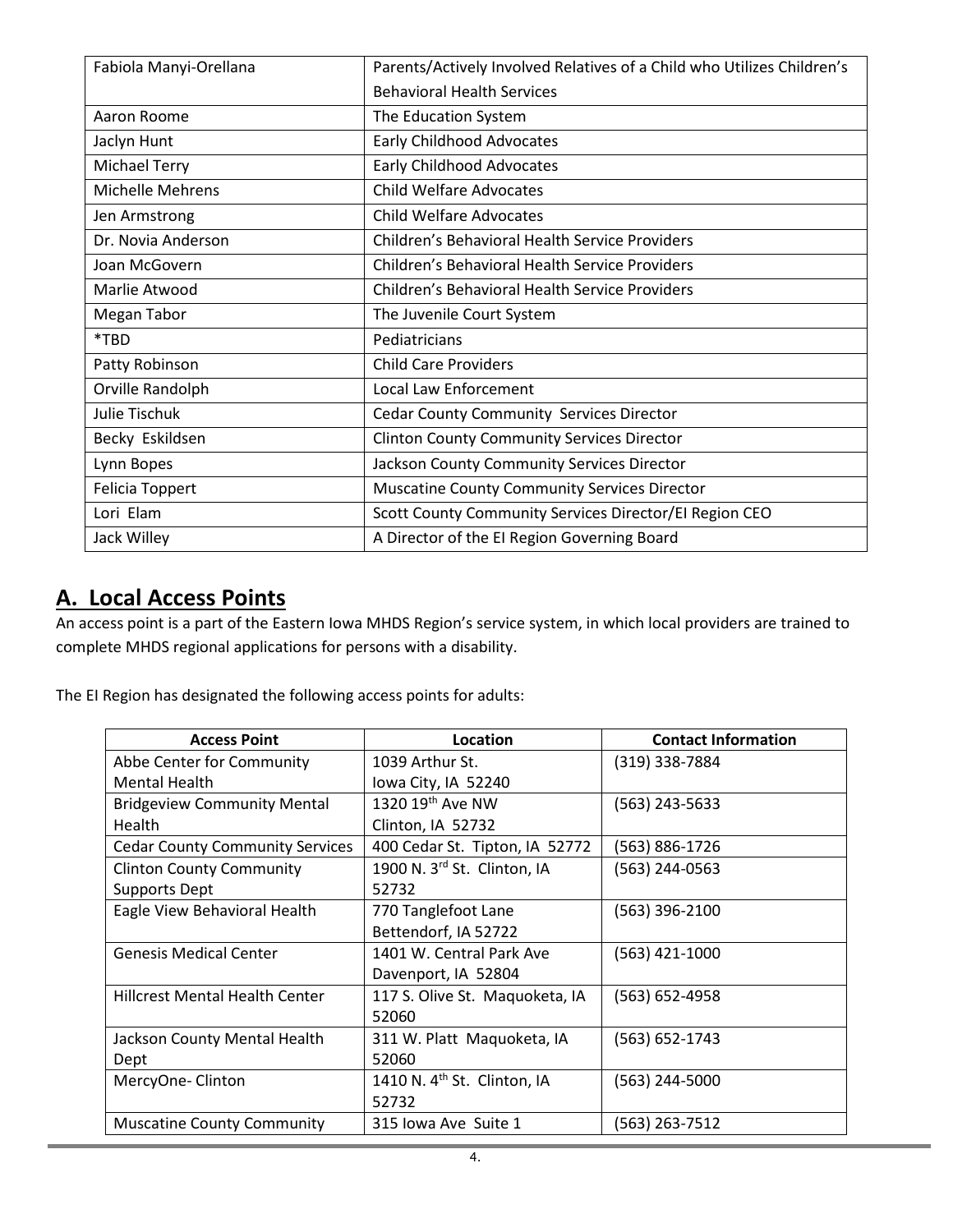| Muscatine, IA 52761                      |                |
|------------------------------------------|----------------|
| 1616 Cedar Muscatine, IA                 | (563) 262-6263 |
| 52761                                    | (309) 779-2100 |
| 600 W. 4 <sup>th</sup> St. Davenport, IA | (563) 326-8723 |
| 52801                                    |                |
| 1441 W. Central Park Ave                 | (563) 383-1900 |
| Davenport, IA 52804                      |                |
|                                          |                |

The EI Region has designated the following access points for children:

| <b>Access Point</b>                    | <b>Location</b>                          | <b>Contact Information</b> |
|----------------------------------------|------------------------------------------|----------------------------|
| Abbe Center for Community              | 1039 Arthur St. Iowa City, IA            | (319) 338-7884             |
| <b>Mental Health</b>                   | 52240                                    |                            |
| <b>Bridgeview Community Mental</b>     | 1320 19th Ave. NW Clinton, IA            | (563) 243-5633             |
| Health                                 | 52732                                    |                            |
|                                        |                                          |                            |
| <b>Child Health Specialty Clinics</b>  | 865 Lincoln Rd. Suite 500                | (563) 344-2250             |
|                                        | Bettendorf, IA 52722                     |                            |
| <b>Child Health Specialty Clinics</b>  | 1663 Lincoln Way Suite E                 | (563) 243-0295             |
|                                        | Clinton, IA 52732                        |                            |
| <b>Cedar County Community Services</b> | 400 Cedar St. Tipton, IA 52772           | (563) 886-1726             |
| <b>Clinton County Community</b>        | 1900 N. 3rd St. Clinton, IA              | (563) 244-0563             |
| <b>Supports Dept</b>                   | 52732                                    |                            |
| Eagle View Behavioral Health           | 770 Tanglefoot Lane                      | $(563)$ 396-2100           |
|                                        | Bettendorf, IA 52722                     |                            |
| <b>Genesis Medical Center</b>          | 1401 W. Central Park Ave.                | (563) 421-1000             |
|                                        | Davenport, IA 52804                      |                            |
| <b>Grant Wood AEA</b>                  | 4401 Sixth St. SW                        | (319) 399-6700             |
|                                        | Cedar Rapids, IA 52404                   |                            |
| <b>Hillcrest Mental Health Center</b>  | 117 S. Olive St. Maquoketa, IA           | (563) 652-4958             |
|                                        | 52060                                    |                            |
| Jackson County Mental Health           | 311 W. Platt Maquoketa, IA               | (563) 652-1743             |
| Dept                                   | 52060                                    |                            |
| MercyOne-Clinton                       | 1410 N. 4 <sup>th</sup> St. Clinton, IA  | (563) 244-5000             |
|                                        | 52732                                    |                            |
| Mississippi Bend AEA                   | 729 21st St. Bettendorf, IA              | (563) 359-5967             |
|                                        | 52722                                    |                            |
| Mississippi Bend AEA                   | 2001 Manufacturing Court                 | (563) 242-6454             |
|                                        | Clinton, IA 52732                        |                            |
| Mississippi Bend AEA                   | 1422 Houser St. Muscatine, IA            | (563) 263-8476             |
|                                        | 52761                                    |                            |
| <b>Muscatine County Community</b>      | 315 Iowa Ave., Suite 1                   | $(563)$ 263-7512           |
| <b>Services</b>                        | Muscatine, IA 52761                      |                            |
| Robert Young Center                    | 1616 Cedar Muscatine, IA                 | (563) 262-6263             |
|                                        | 52761                                    |                            |
| <b>Scott County Community Services</b> | 600 W. 4 <sup>th</sup> St. Davenport, IA | (563) 326-8723             |
|                                        | 52801                                    |                            |
| Vera French Community Mental           | 1441 W. Central Park Ave.                | (563) 383-1900             |
| <b>Health Center</b>                   | Davenport, IA 52804                      |                            |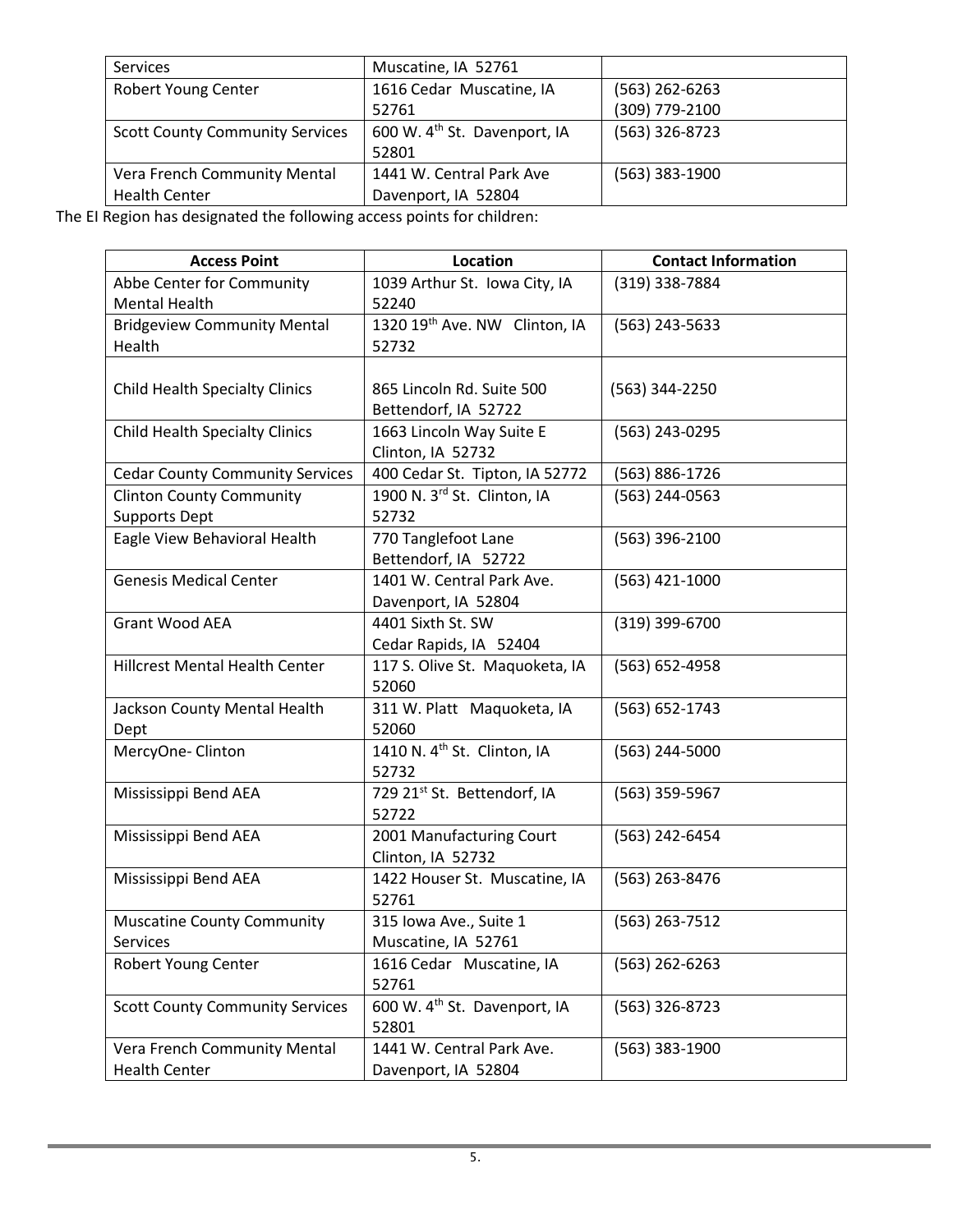# <span id="page-6-0"></span>**B. Service Coordination and Targeted Case Management**

The Region continues to provide Service Coordination to individuals who are not eligible for a Community Based Case Manager or an Integrated Health Home Service (IHH). In FY 2021 a Children's Coordinator of Behavioral Health Services will be included as a resource for families and children. The position of Children's Coordinator means a member of the administrative entity staff who meets the requirements described in Iowa Code section 331.390(3) "b" and who is responsible for coordinating behavioral health services for children in the EI Region.

| <b>Service Coordination</b> | Adult/Child/Both            | Location                             | <b>Contact Information</b> |
|-----------------------------|-----------------------------|--------------------------------------|----------------------------|
| Provider                    |                             |                                      |                            |
| Cedar County                | <b>Both Adult and Child</b> | 400 Cedar St. Tipton IA              | 563-886-1726               |
| <b>Clinton County</b>       | Both Adult and Child        | 1900 N. 3rd St. Clinton IA           | 563-244-0563               |
| Jackson County              | Both Adult and Child        | 311 W. Platt St.                     | 563-652-1743               |
|                             |                             | Maquoketa IA                         |                            |
| <b>Muscatine County</b>     | Both Adult and Child        | 315 Iowa Ave Suite 1                 | 563-263-7512               |
|                             |                             | Muscatine IA                         |                            |
| <b>Scott County</b>         | <b>Both Adult and Child</b> | 600 W. 4 <sup>th</sup> St. Davenport | 563-326-8723               |
|                             |                             | ΙA                                   |                            |
| DHS-TCM                     | <b>Both Adult and Child</b> | 3817 W. Locust St                    | 563-388-1098               |
|                             |                             | Davenport IA                         |                            |

The following agencies provide service coordination and/or targeted case management for the EI Region:

The Managed Care Organizations (MCO's) provides the Community Based Case Management programs. It is the intent of the Region to work collaboratively with the MCO's in order to further develop a partnership which will assure access to services for all residents of the Region.

| TABLE OF MANAGED CARE ORGANIZATIONS-(MCOs)-lowa Department of Human Services |                            |                                |  |
|------------------------------------------------------------------------------|----------------------------|--------------------------------|--|
| Provider-MCO                                                                 | <b>Contact Information</b> |                                |  |
| Amerigroup Iowa, Inc.                                                        | 1-800-600-4441             | http://www.myamerigroup.com/IA |  |
| <b>Iowa Total Care</b>                                                       | 1-833-404-1061             | https://www.iowatotalcare.com  |  |

## <span id="page-6-1"></span>**C. Crisis Planning**

The Region was formed based on relationships that already existed within the  $7<sup>th</sup>$  Judicial District. The committee for the 7th Judicial District Department of Correctional Services, which is made up of one (1) Board of Supervisor from each county, became the initial work group to discuss regionalization. Upon the signing of the 28E Agreement, each county Board then designated a representative to serve on the Eastern Iowa MH/DS Regional Governing Board of Directors.

The Region's total population is 300,789. It is comprised of three (3) urban (per IAC 25.1) counties- Clinton, Muscatine and Scott, and two (2) rural counties- Cedar and Jackson. This resulted in a broad range of resources and providers, and areas where there is a gap in service providers. One (1) of the most notable examples is that Cedar County does not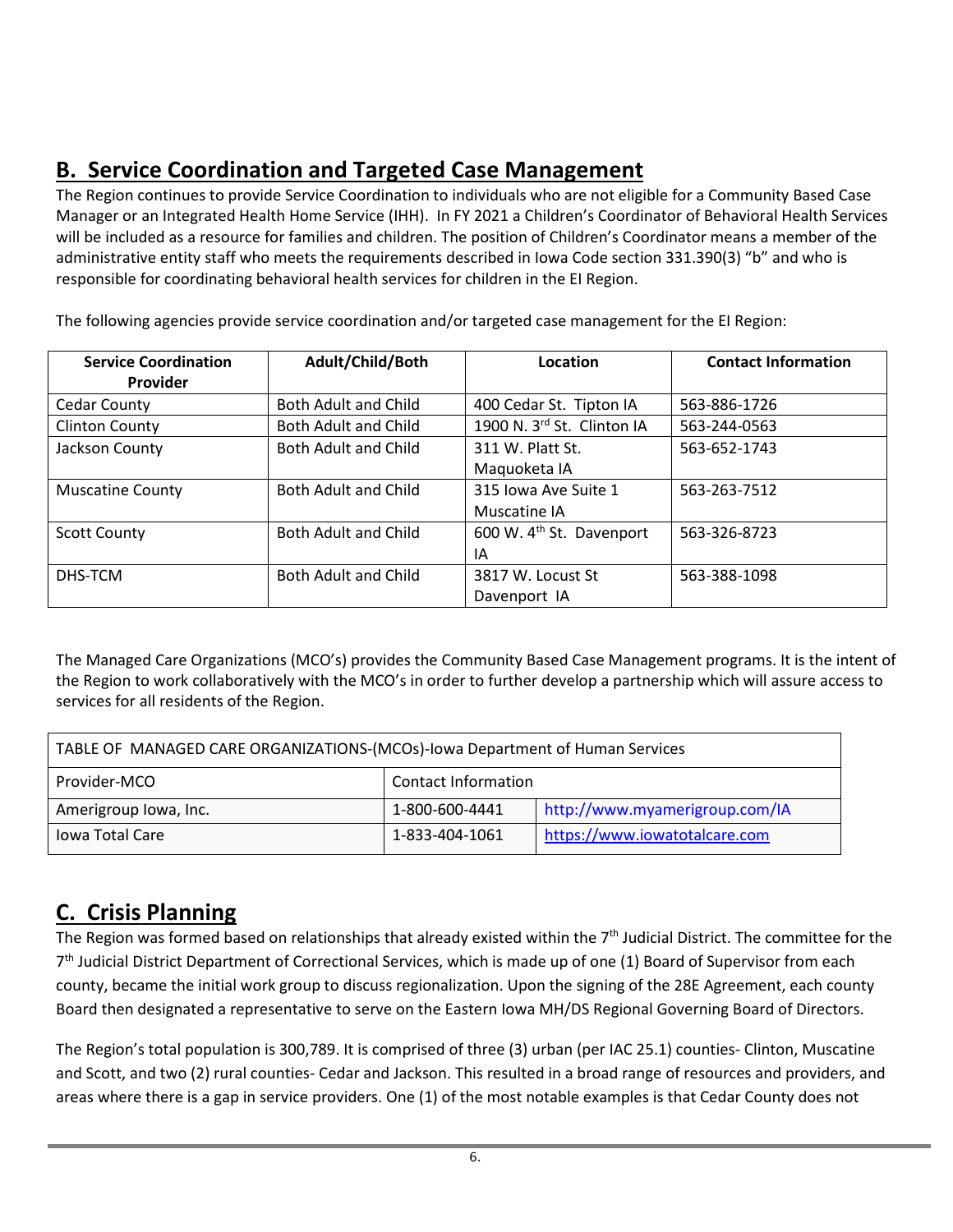have a hospital located in the county. This was an important fact when discussing implementation of basic crisis response services throughout the Region.

The Region signed an Agreement for Crisis Services with the Robert Young Center (RYC) on January 14, 2016 to develop a full continuum of Mental Health Crisis Services across the Region that are locally delivered and regionally managed to meet state wide standards. The Region continues to build on the crisis system that was established thru this Agreement for Crisis Services with the RYC and in coordination with HF 2456. The EI Region Governing Board will be entering into another contractual arrangement between the Region and RYC.

## **Overview:**

The Crisis System for the EI Region has been built on foundational components that were established using an incremental approach. It is the intention of the EI Region's Crisis System to ensure crisis services are available and accessible to all residents of the five (5) counties. Crisis services for individuals, including those at risk of entering/re-entering either the criminal justice system or admissions to a hospital, have also been put in place to deflect from more costly services.

Much of the prevention, response, and resolution of crisis are handled through services and supports individuals receive such as:

- The utilization of the state wide 24-hour crisis phone line through *Your Life Iowa (855-581-8111)* and online at *<http://yourlifeiowa.org/>*is available to assist residents with their immediate needs. Your Life Iowa (Foundation 2) staff have information to access Mobile Crisis in the EI Region should the need arise.
- $\triangleright$  The Mobile Crisis Response Team provided by Foundation 2 is another option that is specifically designed to deal with mental health crises that are identified by law enforcement or other agencies and can be dealt with through therapeutic intervention rather than a criminal justice intervention. The Mobile Crisis Response Team is currently available throughout the Region and serves both Adults and Children. Individuals may access the Response Team by calling toll free: 1-844-430-0375.
- $\triangleright$  The Region is currently partnering with the Robert Young Center Clinicians to provide Telehealth Assessment Services (Crisis Evaluations) in all seven (7) hospitals in the Region for committal and emergency prescreening assistance along with stabilization and resource/referral. The Telehealth Assessment Services (Crisis Evaluations) are available to both Adults and Children.
- $\triangleright$  Respite Services provided by Life Connections, Iowa's first Peer Run Respite Home which is located at 1131 Hospital Drive in Dewitt, Iowa that offers a brief respite for adults experiencing a mental health crisis. Individuals may call 563-659-1171 to access the service.
- ▶ Crisis Stabilization Residential Services provided by Vera French Community Mental Health Center are available to provide a short term stay for stabilization, less than five (5) days, providing an alternative to hospitalization. It creates another time and space for further evaluation and linkage to services. This service is available to all residents of the Region and located at 2357 W 11<sup>th</sup> St in Davenport, Iowa and serves Adults only. Individuals may access this service by calling 563-396-3017.

Tables of the above services (minus Respite Services) are identified below: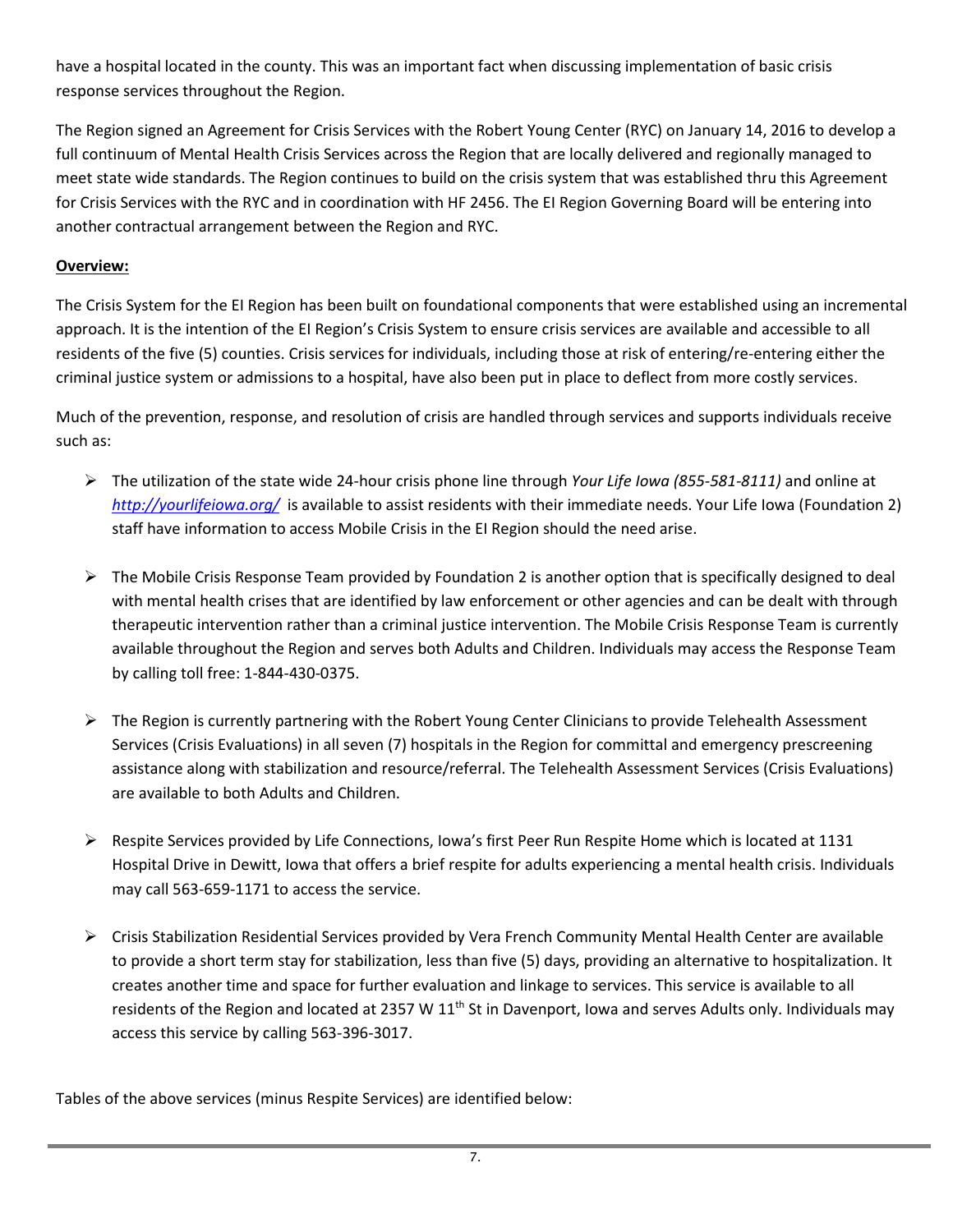#### **24 Hour Crisis Response**

| Provider    | Location               | <b>Contact Information</b> |
|-------------|------------------------|----------------------------|
| Foundation2 | $1540$ $2^{nd}$ Ave SE | (319) 362-2174             |
|             | Cedar Rapids, IA       |                            |

#### **24 Hour Crisis Hotline**

| Provider       | Location                  | <b>Contact Information</b> |  |  |
|----------------|---------------------------|----------------------------|--|--|
| Your life lowa | Online:                   | 1-855-581-8111             |  |  |
|                | https://yourlifeiowa.org/ |                            |  |  |

#### **Crisis Evaluation**

| <b>Provider</b>                | Adult/Child/Both | Location                             | <b>Contact Information</b> |
|--------------------------------|------------------|--------------------------------------|----------------------------|
| Eagle View Behavioral          | <b>Both</b>      | 770 Tanglefoot Ln.                   |                            |
| Health                         |                  | Bettendorf, IA 52722                 | (563) 396-2100             |
| <b>Genesis Medical Center-</b> | <b>Both</b>      | 1401 W. Central Park                 |                            |
| Davenport                      |                  | Ave                                  | (563) 421-1000             |
|                                |                  | Davenport, IA 52804                  |                            |
| <b>Genesis Medical Center-</b> | <b>Both</b>      | 1118 11 <sup>th</sup> St. DeWitt, IA | (563) 659-4200             |
| <b>DeWitt</b>                  |                  | 52742                                |                            |
| MercyOne-Clinton               | <b>Both</b>      | 1410 N. $4th$ St. Clinton,           | (563) 244-5555             |
|                                |                  | IA 52732                             |                            |
| UnityPoint Health Trinity-     | <b>Both</b>      |                                      |                            |
| <b>Bettendorf</b>              |                  | 4500 Utica Ridge Rd.                 | (563) 742-5000             |
|                                |                  | Bettendorf, IA 52722                 |                            |
| UnityPoint Health Trinity-     | Both             | 1518 Mulberry Ave.                   |                            |
| Muscatine                      |                  | Muscatine, IA 52761                  | (563) 264-9100             |
| UnityPoint Health Rock         | <b>Both</b>      | 2701 17th St.                        |                            |
| Island                         |                  | Rock Island, IL 61201                | (309) 779-2999             |

#### **Mobile Response**

| Provider    | Location               | <b>Contact Information</b> |  |  |
|-------------|------------------------|----------------------------|--|--|
| Foundation2 | $1540$ $2nd$ Ave SE    | $(319)$ 362-1170           |  |  |
|             | Cedar Rapids, IA 52403 |                            |  |  |

### **Crisis Stabilization Community-Based Services**

| <b>Contact Information</b> | Location | Adult/Child | Provider   |  |
|----------------------------|----------|-------------|------------|--|
|                            |          |             | <b>TBD</b> |  |
|                            |          |             |            |  |

#### **Crisis Stabilization Residential Services**

| <b>Provider</b>           | Adult/Child | Location                     | <b>Contact Information</b> |
|---------------------------|-------------|------------------------------|----------------------------|
| Adult<br>Vera French CMHC |             | 2357 W. 11 <sup>th</sup> St. | (563) 396-3017             |
|                           |             | Davenport, IA 52804          |                            |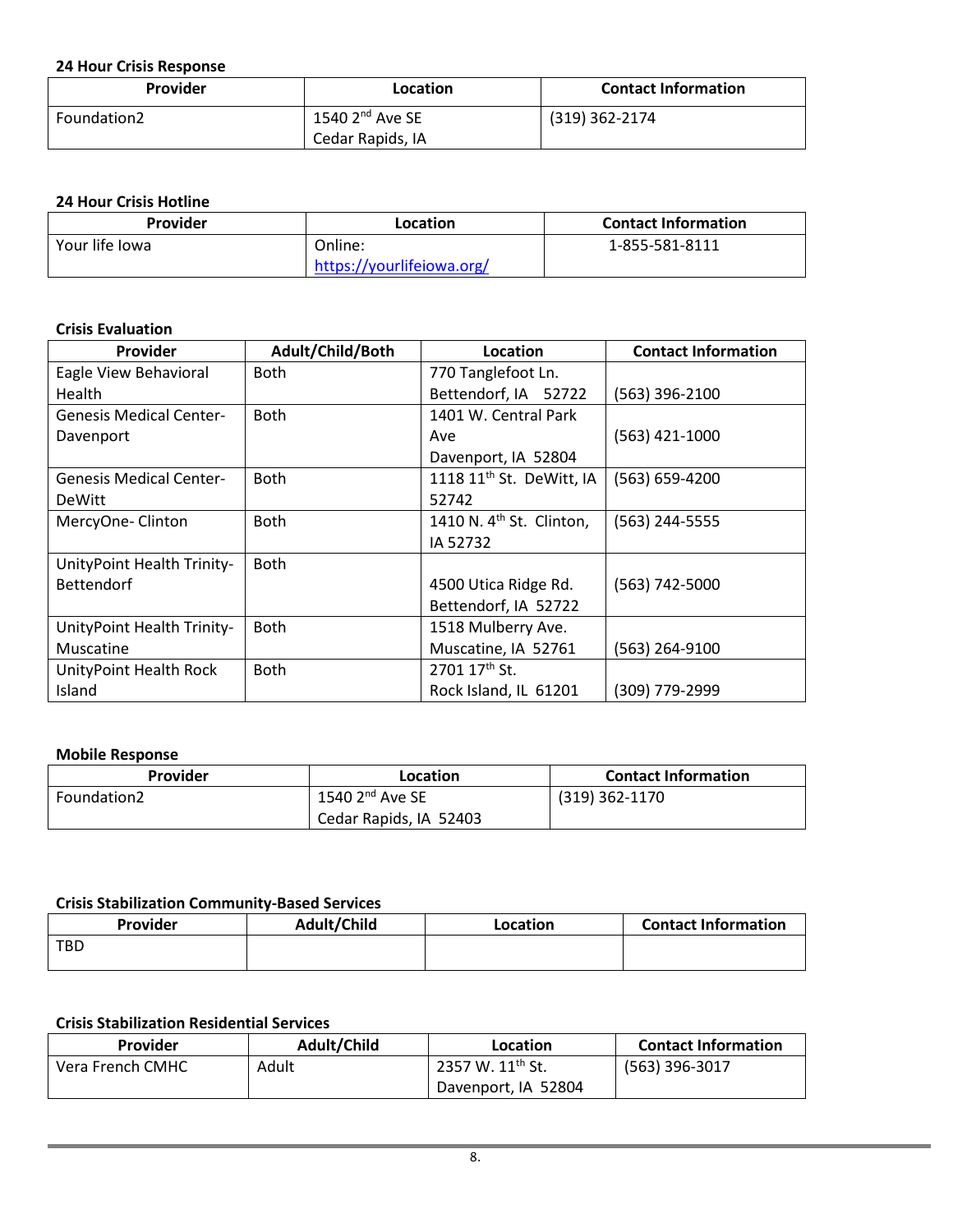**23-Hour Observation**

| Provider                      | Location                 | <b>Contact Information</b> |  |  |
|-------------------------------|--------------------------|----------------------------|--|--|
| <b>Genesis Medical Center</b> | 1401 W. Central Park Ave | (563) 421-1000             |  |  |
|                               | Davenport, IA 52804      |                            |  |  |

The EI Region collaborates with other Regions to provide crisis services for its residents. In the event an individual accesses a crisis service outside of the EI Region, facts are gathered regarding the nature of the crisis including necessary and basic demographic information to be obtained for payment of services.

The graphic below illustrates how services are wrapped around the individuals under the EI Region Crisis System of Care approach: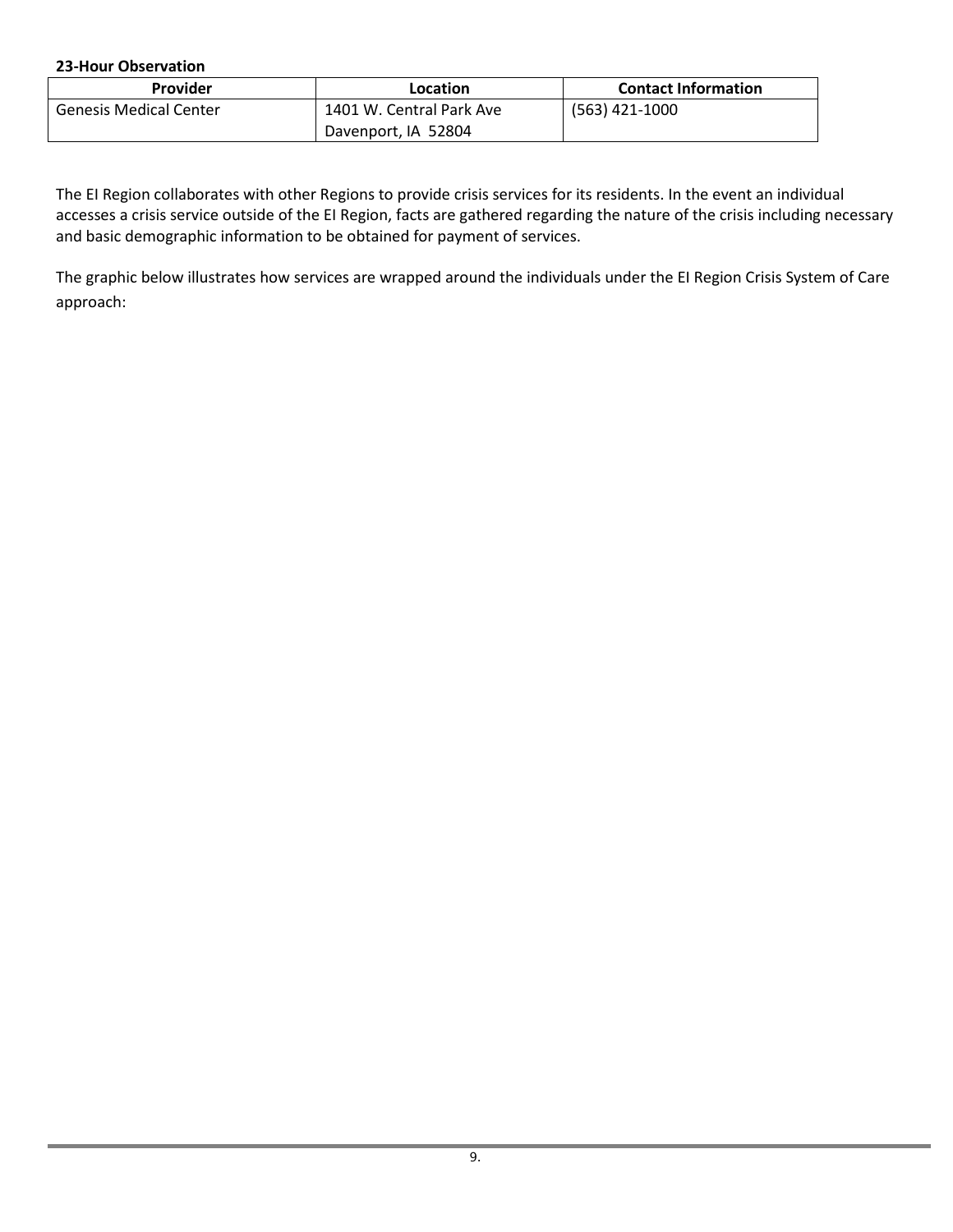

Contracted System of Care Components for FY 2021: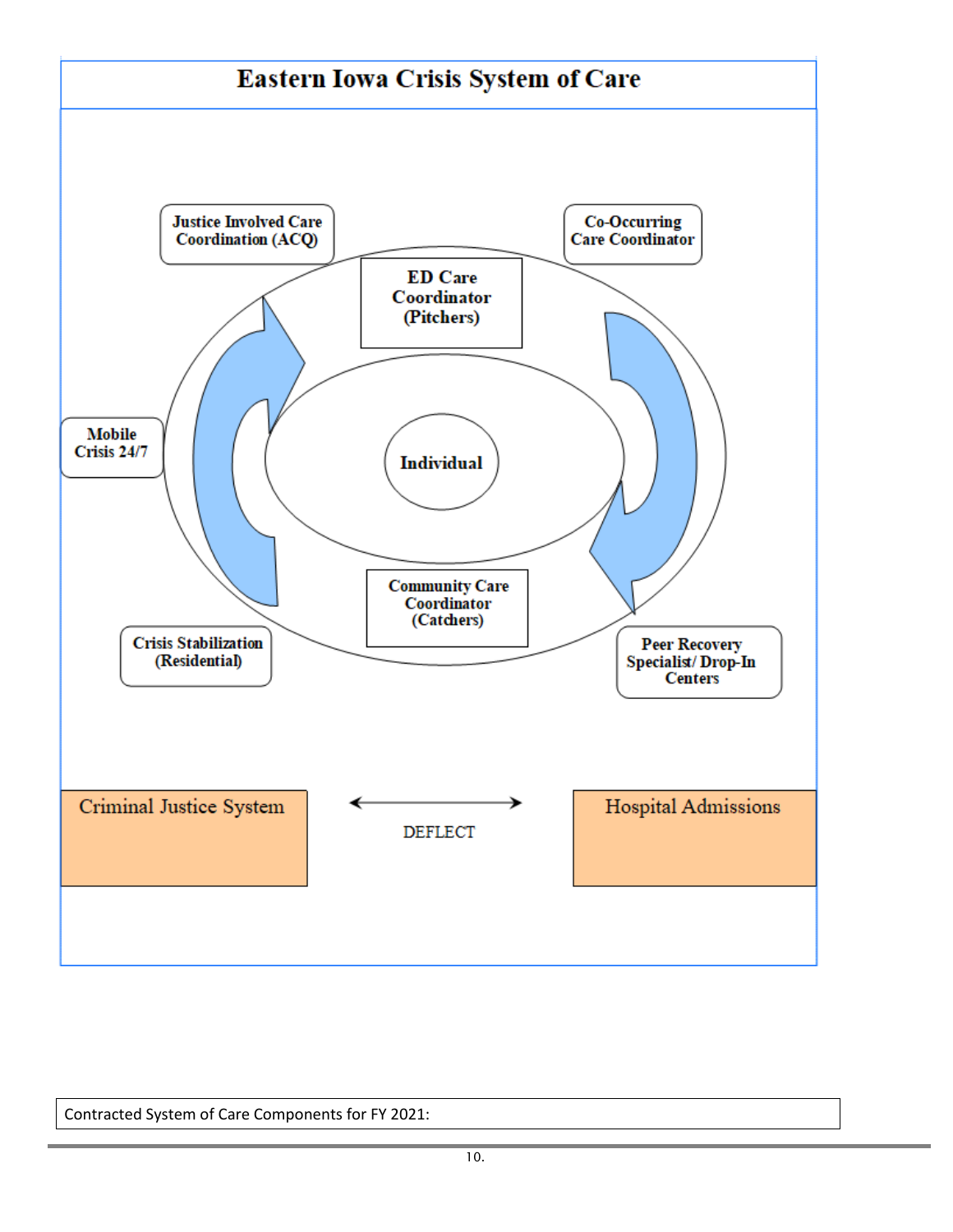- 24/7 Emergency Department Telehealth Assessment Services are operational within seven (7) Emergency Departments in the Region. Telehealth is linked to the Robert Young Center's Crisis Stabilization Unit in Rock Island, Illinois and access is available to a QMHP to assess the individual in order to recommend an appropriate level of care.
- Care Coordinator Positions, referred to as the "Pitchers" because they "pitch" to outside agencies, are embedded within the local hospital Emergency Department's (ED) to assist with care coordination within the ED and link them with services post-discharge.
- Community Care Coordinator Positions in the Region are referred to as "Catchers" because they "catch" the referral from the ED Care Coordinators. The staff is available to assist with post discharge from either the ED or an inpatient stay.
- Justice Involved Care Coordinator is a Licensed Position Staff who is able to offer Civil Commitment Mobile Pre-Screens and Mental Health Service Re-Connection to inmates in County jails.
- Co-Occurring Care Coordinator Staff are embedded within local substance abuse providers within the Region. The staff is able to complete an assessment, known as the American Society of Addiction Medicine-ASAM in order to determine appropriate level of care as it pertains to SA treatment.
- Peer Support Services including Peer Recovery Specialists and Drop-In Centers
- Peer-run respite home.
- Mobile Crisis in all five (5) Counties.
- Crisis Stabilization Residential Services are available to provide a short term stay for stabilization, less than five (5) days, providing an alternative to hospitalization. It creates another time and space for further evaluation and linkage to services.

#### The Region's Other Intervention Strategies

In addition to the Eastern Iowa Region Crisis System, there are other services already in place in the Region. The outcomes of these services are to avoid more intensive and costly services such as emergency room visits, inpatient hospitalization and intervention by law enforcement agencies. These services include:

- Short term/limited funding of preventative services such as psychotropic medications.
- Vera French CMHC Same Day Access Appointments.
- Rhonda's House-Iowa's first peer-run Respite House.
- Family-to-Family Education Program sponsored by NAMI.
- Family, Peer and Kids Supports Groups sponsored by NAMI.
- Emergency Lodging Services.
- Mental Health services provided to inmates.
- STEP-IN Crisis Intervention for youth.
- Assistance as needed in completing the Iowa Health and Wellness Plan (IH&W) application.
- SOAR (SSI/SSDI Outreach, Access and Recovery) availability.
- Assertive Community Treatment (ACT) by Vera French Community Mental Health Center.
- Scott County Mental Health Court (SCMHC)
- Intensive Outpatient Services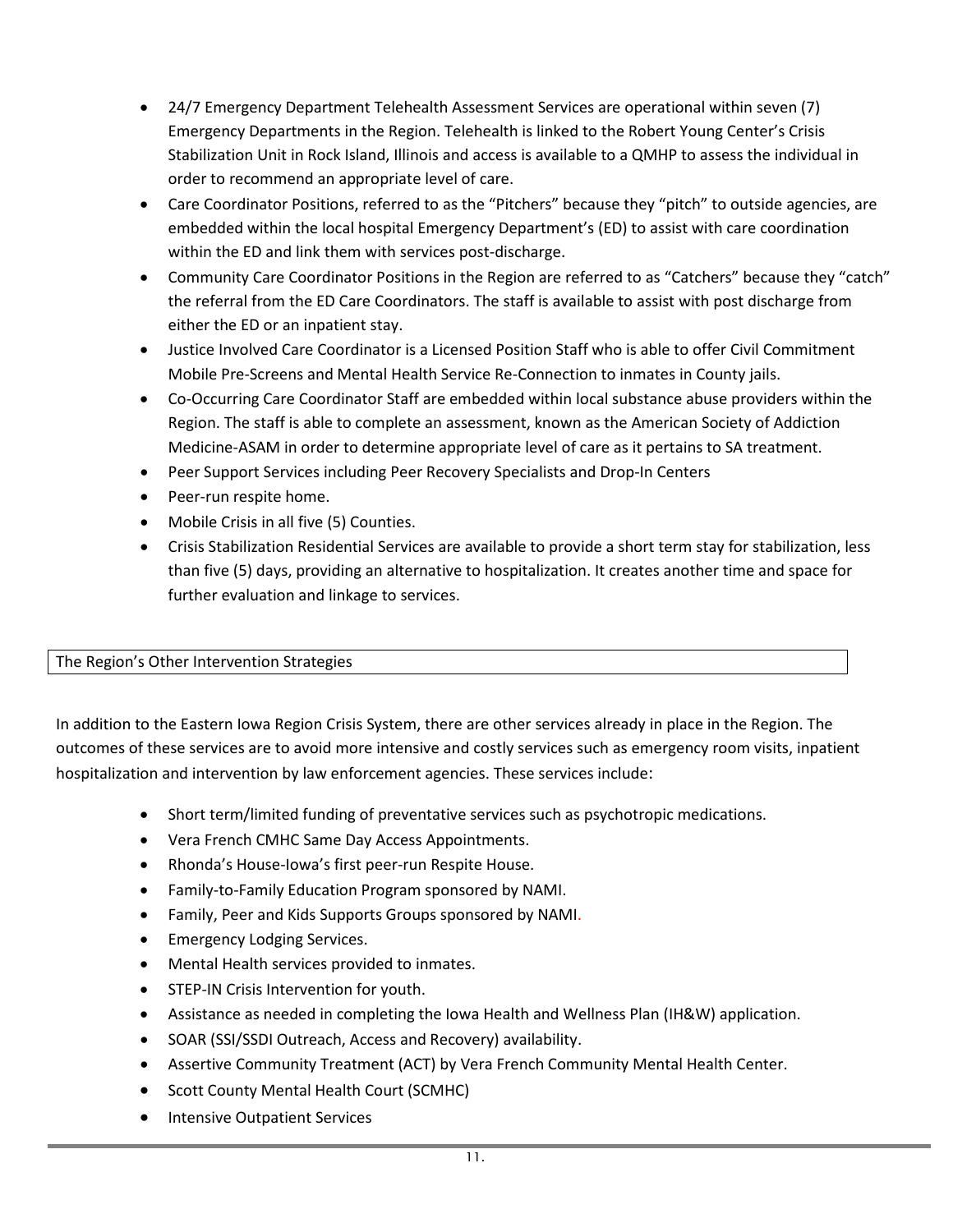- Partial Hospitalization
- Medication Assistant Treatment Clinic (MAT)
- Multisystemic Therapy

## <span id="page-12-0"></span>**D. Intensive Mental Health Services**

The EI Region Governing Board is concerned about the mandates given to the Regions without a long term funding solution however, they do plan to designate the following provider(s) as an **Access Center** that meet the requirements according to IAC 441—25.6(1) in a coordinated manner in one (1) or more locations.

| <b>Provider</b>                    | Location                       | <b>Contact Information</b>  |
|------------------------------------|--------------------------------|-----------------------------|
| <b>Mental Health Access Center</b> | Cedar Rapids, IA (East Central | Phone number available upon |
|                                    | MHDS Region)                   | service initiation          |

The EI Region has designated the following **Assertive Community Treatment (ACT)** teams which have been designated and meet the requirements in IAC 441—25.6(2).

| <b>Provider</b>              | Location                 | <b>Contact Information</b> |  |
|------------------------------|--------------------------|----------------------------|--|
| Vera French Community Mental | 1441 W. Central Park Ave | (563) 383-1900             |  |
| <b>Health Center</b>         | Davenport, IA 52804      |                            |  |

The EI Region has plans to designate the following **Subacute** service providers which meet the criteria and are licensed by the Department of Inspections and Appeals.

| Provider    | Location                        | <b>Contact Information</b> |  |  |
|-------------|---------------------------------|----------------------------|--|--|
| Penn Center | <b>East Central MHDS Region</b> | (563) 294-5236             |  |  |

The EI Region has not designated a provider for **Intensive Residential Services** as the Region does not have the funds to pay for such service and there are no providers willing to provide this service.

| Provider              | Location | <b>Contact Information</b> |  |  |
|-----------------------|----------|----------------------------|--|--|
| TBD based on finances |          |                            |  |  |

## <span id="page-12-1"></span>**E. Scope of Services & Budget and Financing Provisions**

The annual budget and planning process is utilized to implement and improve services for Core Domains, Additional Core Domains and other service categories of Mandated Services, Other Informational Services, Essential Community Living Support Services, and Other Congregate Services.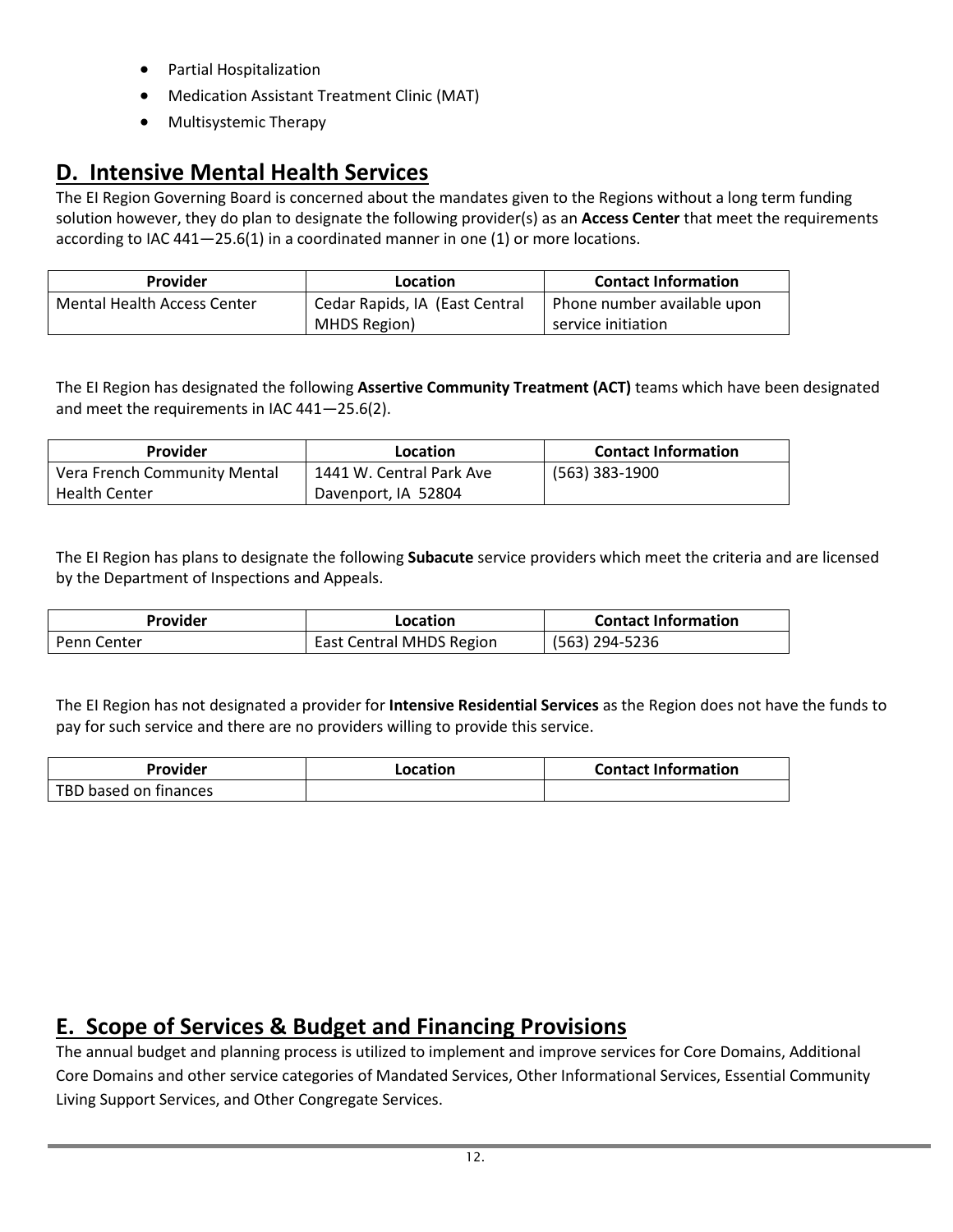The breakdown of these service categories can be found under: *Tables for Services & Proposed Fiscal Year 2021 Budget* on page 16-19.

## **Funding of Core and Priority Populations**

The Region is responsible to pay for services authorized in accordance with the Management Plan for *priority population* groups of individuals with a diagnosis of Mental Illness and Intellectual Disability for adults and SED for children.

The Region will also pay for the *other population groups* of individuals with a diagnosis of a developmental disability and/or brain injury. The funding for those population groups will continue to be available as long as it does not limit or reduce core services and priority population funding.

Financial projections for the Region show that within one (1) year, fund balances will be non-existent. At the current levy cap of \$30.78, it does not cover all the required services, resulting in the creation of a waiting list. As of 10/1/2019, the EI Region officially started a wait list for services including transportation and community support programs along with no new referrals being accepted for individuals with a diagnosis of DD or BI. The information regarding the waiting list may be found online at the DHS Website[: http://dhs.iowa.gov](http://dhs.iowa.gov/) and the Region's Website: [www.easterniowamhds.org.](http://www.easterniowamhds.org/)

The EI Region is the payer of last resort. This allows the Region funds to be used efficiently and responsibly in order to support as many individuals as possible. The Region is responsible for services that are authorized in accordance with the Management Plan Policies and Procedure Manual and within the constraints of budgeted dollars. Services funded are subject to change or termination with the development of the annual budget each fiscal year.

Adults: As stated in the Policies and Procedures Manual, copayments for services are assessed for adults with income between 150% and 300% of poverty guidelines (adults with income above 300% of poverty are not eligible). No copayment shall be assessed to adults with income equal to, or less than, 150% of the current Federal Poverty Guidelines. Copayments are not assessed on crisis services, mandated services, jail-related services and all service coordination provided by staff.

| Family Income as a % of FPL | Cost Share % Paid by Family |
|-----------------------------|-----------------------------|
| 0% to 150%                  | 0%                          |
| 150% to 200 %               | 10%                         |
| 201% to 250 %               | 15%                         |
| 251% to 300 %               | 20%                         |
| 301% to 350 %               | 35%                         |
| 351% to 400 %               | 50%                         |
| 401% to 450 %               | 65%                         |
| 451% to 500 %               | 80%                         |
| Over 500%                   | 100%                        |
|                             |                             |

Children: The family of a child receiving regional funding for behavioral health services shall be responsible for a cost share amount based on their household income as defined in Iowa Code section 331.397A as follows:

#### **Assessment and Evaluation**

An individual applying for funding must meet financial, diagnostic and residency requirements in order to be eligible for assistance. An assessment or evaluation will be available for review by the Coordinator of Disability Services, if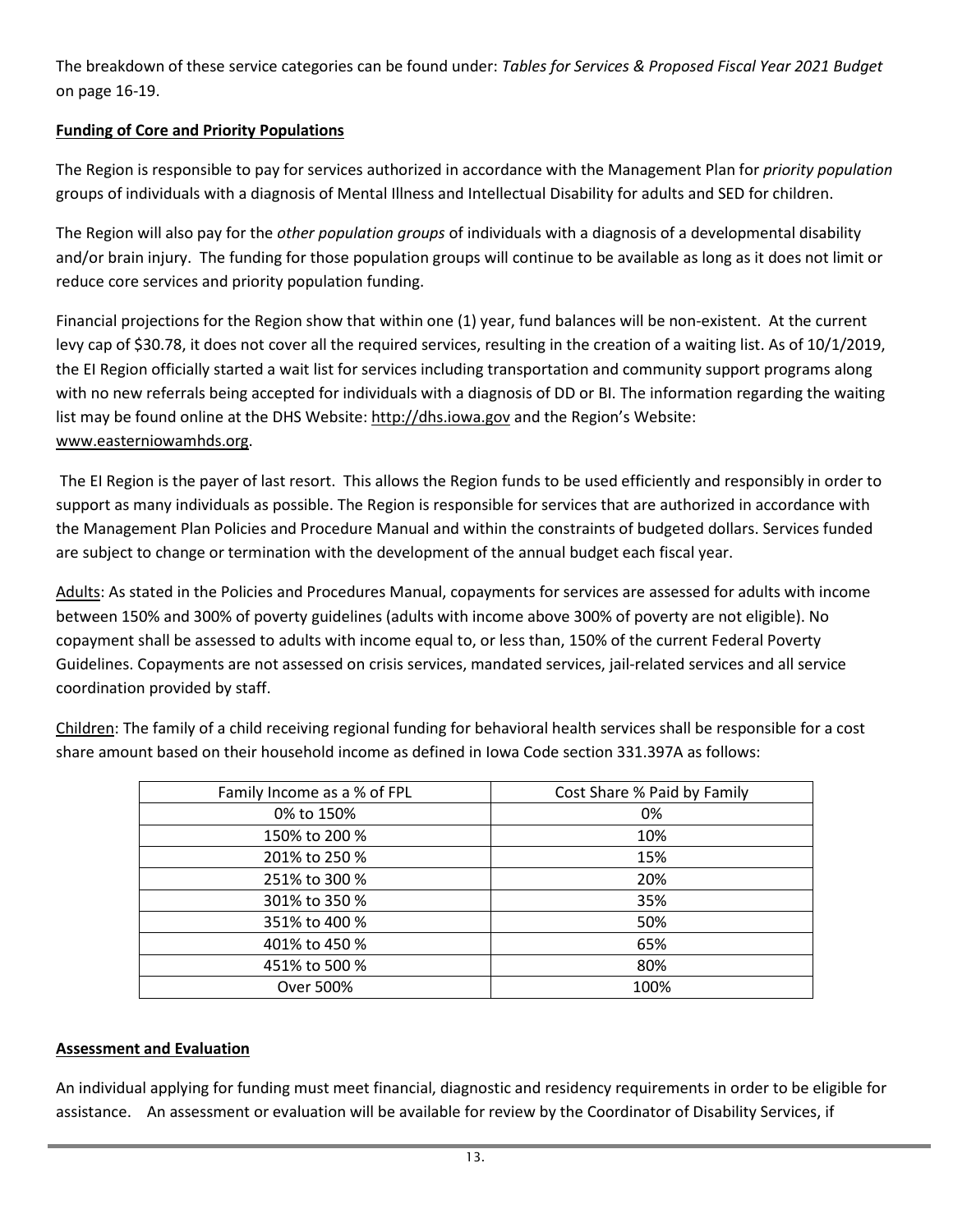necessary, to determine the appropriate services to meet the individual's needs. The goal is to ensure eligible individual's needs are met while being mindful of budget constraints and safety concerns.

- For individuals requesting outpatient mental health services, the Region has determined it will accept a mental health professionals completed assessment and recommendation for treatment.
- For individuals requesting services identified as having a primary diagnosis of an Intellectual Disability and have a completed and current SIS Assessment on file, the SIS Assessment will be reviewed prior to authorizing assistance.
- For individuals identified as having a serious and persistent mental illness, the LOCUS Screening Tool will be used by either the Coordinator of Disability Services or some other entity and reviewed to determine necessity and level of service authorizations. Assistance may be offered on a temporary basis if delaying funding would result in either remaining or moving to a higher level of care.
- For individuals identified as having a primary diagnosis of Intellectual Disability (who do not have a current SIS Assessment), Brain Injury or Developmental Disability, the ICAP tool will be reviewed prior to authorizing assistance.

### **Alternative Funding Sources**

The Coordinator of Disability Services (CDS) staff and Service Coordinators will also assist the individual to apply for all other available funding sources including but not limited to medical assistance programs and identify any natural supports that may provide additional assistance. If no alternative funding source is available, the Region will follow the guidelines for Assessment and Evaluation to determine funding eligibility.

Regional Scope of the Budget:

### **Process:**

In developing the budget, each county member is asked to provide their budget expenditures and estimates for local county service costs. The Regional fiscal agent and CEO then merge all five (5) County budgets to create one (1) regional budget. The Uniform Chart of Accounts is then reviewed as well as the core and additional core services identified in Senate File 2315 along with new services identified in House File 2456. When compiling the Regional budget, the Management Team, in consultation with the Fiscal Agent, reviews the historical financial information regarding expenditures for existing services and analyzes the need for the expansion or creation of new services. This information is then reviewed with the Region's Governing Board for their input and approval of the annual budget.

### **Crisis Services Budget**

Upon review of the Robert Young Center's proposal for Year 5 of the Crisis Services, and in consideration of the FY2021 Budget, the Board approved the following Crisis System Components:

- 24/7 Emergency Department Tele-Health Services embedded in seven (7) hospitals within the Region. Assessments are performed by a QMHP and are able to make recommendations to hospitals concerning the need for inpatient admission.
- Care Coordination
	- o Emergency Department Care Coordinator's, known as "pitchers" are staff physically located in, or are available to, each of the 7 Emergency Departments within the Region.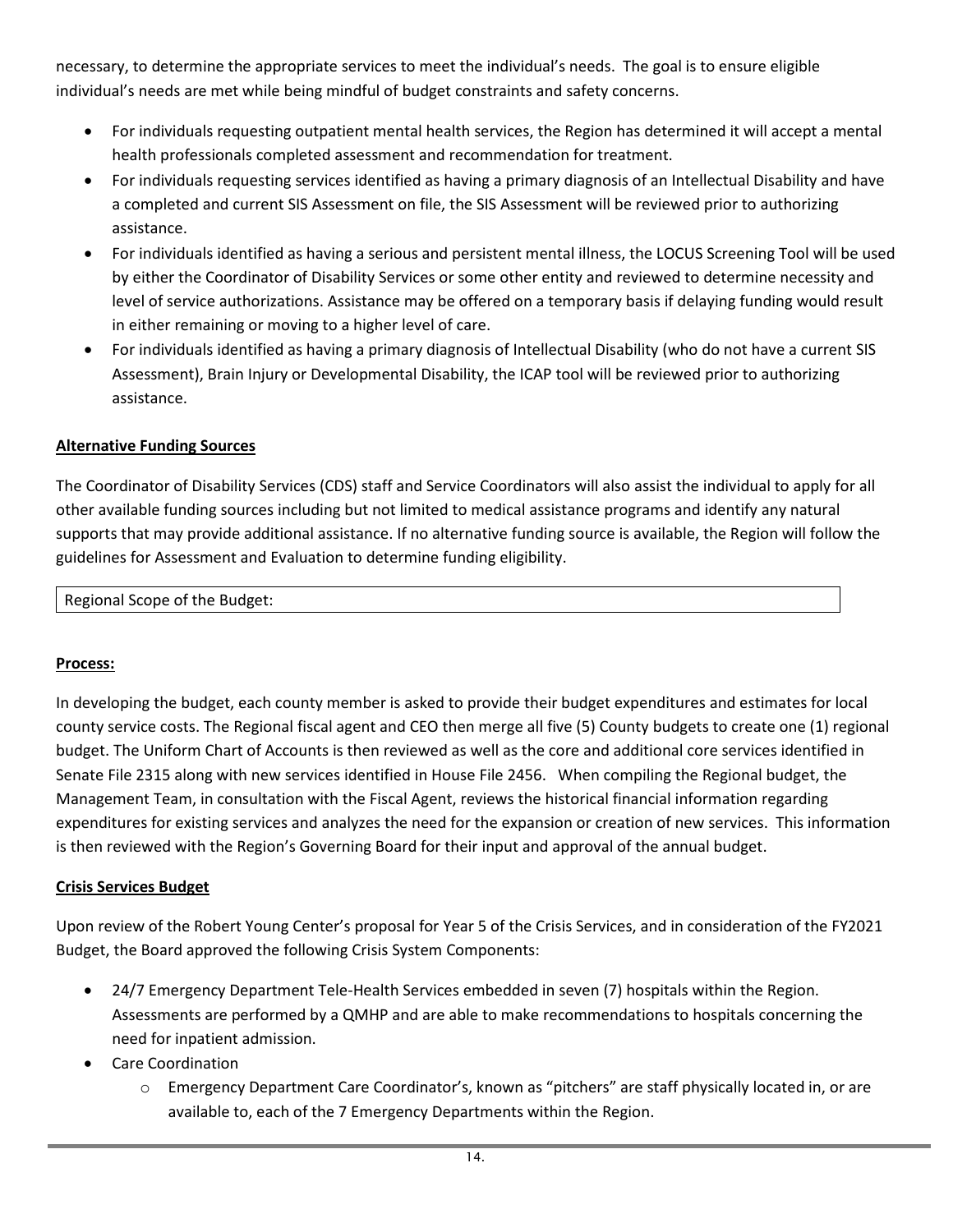- o Community Based Care Coordinator's, known as "catchers" are staff physically located in each of the mental health centers within the Region.
- Mobile Crisis in all five (5) counties
- Civil Commitment Pre-Screens and Assessments
	- o Justice Involved Care Coordinators, known as the "ACQ" are Licensed Clinical Mental Health professionals. They work directly with the Clerk of Courts to offer a civil commitment pre-screen assessment. They are also able to complete a mental health assessment in County Jails.
	- o Co-Occurring Care Coordinators are staff who meets minimum requirements to provide a SA Evaluation and that are embedded in substance abuse treatment providers within the Region. They may also be available to assist with civil commitment pre-screen assessments along with jail based assessments.
- Peer Drop-In Centers including Peer Support Specialists
- Peer-run respite home
- Crisis Stabilization Residential Program

## **New Service Proposals-Children**

The FY2021 Budget, which was approved by the Eastern Iowa Governing Board of Directors on April 20, 2020, has the following services *available* and *budgeted* for on behalf of Children's Behavioral Health Services:

- Assessment and Evaluation (financial eligibility based only);
- Behavioral Health Outpatient Therapy (eligibility based);
- Medication Prescribing and Management (eligibility based);
- Education Services (non-eligibility based);
- Prevention (non-eligibility based).

In addition, the FY 2021 budget for the EI Region includes the following services that are *available* to children in the Region and include Mobile Crisis Response and Behavioral Health Inpatient Treatment.

The EI Region will utilize a braided funding methodology that includes county, regional, state and other funding sources as necessary and available to meet the service needs within the Region.

*Core Domain* services for children's behavioral health are identified by an (\*\*) after the service name. Eligibility guidelines for children's behavioral health services are *anticipated to be* located in Section F of the EI Region Policy and Procedure manual which may be found online at the DHS Website: [http://dhs.iowa.gov](http://dhs.iowa.gov/) and the Region's Website: [www.easterniowamhds.org](http://www.easterniowamhds.org/)

When there is a "\$0" projection in the *Core Domains*, this indicates that the Region did not anticipate any expenses in this area based upon historical data and since the services are typically covered by other funding sources. However, should a need arise in the *Core Domain* categories, funding will be made available for those services not budgeted.

On April 20, 2020, the Governing Board of Directors reviewed and adopted the Regional Budget. The Management Team and the reporting fiscal agent, Scott County, are responsible for managing and monitoring the budget adopted by the Regional Governing Board.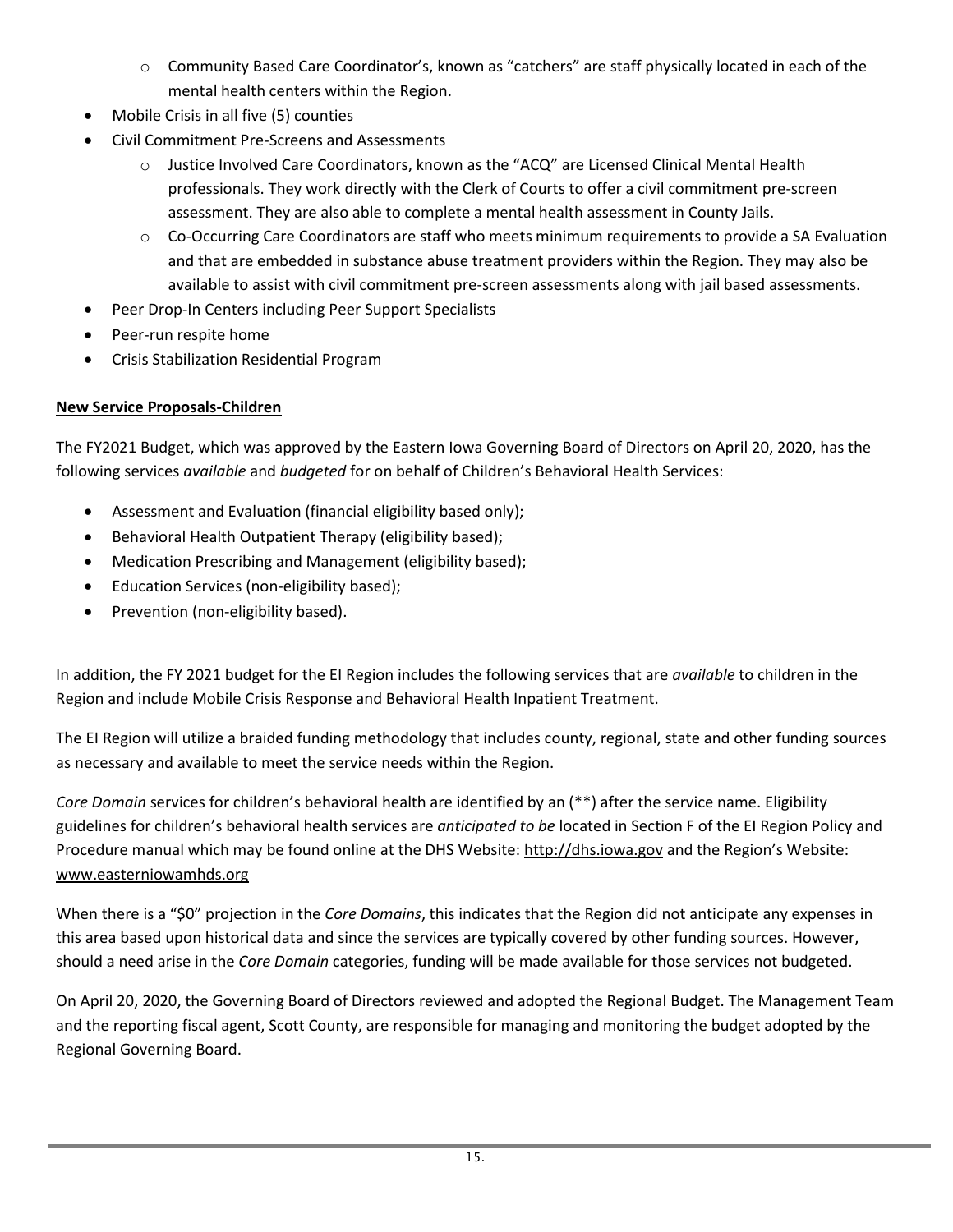## <span id="page-16-0"></span>**Table A. Expenditures**

| FY 2021<br><b>Budget</b> | Eastern Iowa MHDS Region                                | MI (40) | ID(42) | DD(43)  | BI (47) | Admin<br>(44) | Total                                |
|--------------------------|---------------------------------------------------------|---------|--------|---------|---------|---------------|--------------------------------------|
|                          |                                                         |         |        |         |         |               |                                      |
| <b>Core Domains</b>      |                                                         |         |        |         |         |               |                                      |
| <b>COA</b>               | Treatment                                               |         |        |         |         |               |                                      |
| 42305                    | Mental health outpatient therapy **                     | 190,000 |        |         |         |               | \$190,000                            |
| 42306                    | Medication prescribing & management **                  | 291,000 |        |         |         |               | \$291,000                            |
| 43301                    | Assessment, evaluation, and early identification **     |         |        |         |         |               | \$                                   |
| 71319                    | Mental health inpatient therapy-MHI                     | 615,890 |        |         |         |               | \$615,890                            |
| 73319                    | Mental health inpatient therapy **                      | 140,311 |        |         |         |               | \$140,311                            |
|                          | <b>Crisis Services</b>                                  |         |        |         |         |               |                                      |
| 32322                    | Personal emergency response system                      |         |        |         |         |               | \$                                   |
| 44301                    | Crisis evaluation                                       | 435,237 |        |         |         |               | \$435,237                            |
| 44302                    | 23 hour crisis observation & holding                    |         |        |         |         |               | \$                                   |
| 44305                    | 24 hour access to crisis response                       |         |        |         |         |               | \$                                   |
| 44307                    | Mobile response **                                      | 700,220 |        |         |         |               | \$700,220                            |
| 44312                    | Crisis Stabilization community-based services **        |         |        |         |         |               | \$                                   |
| 44313                    | Crisis Stabilization residential services **            | 438,000 |        |         |         |               | \$438,000                            |
| 44396                    | Access Centers: start-up / sustainability               |         |        |         |         |               | \$                                   |
|                          | Support for Community Living                            |         |        |         |         |               |                                      |
| 32320                    | Home health aide                                        |         |        |         |         |               | \$                                   |
| 32325                    | Respite                                                 | 169,535 |        |         |         |               | \$169,535                            |
| 32328                    | Home & vehicle modifications                            |         |        |         |         |               | \$<br>$\overline{\phantom{a}}$       |
|                          | Supported community living                              |         | 26,000 |         |         |               | \$1,001,610                          |
| 32329                    | Intensive residential services                          | 861,000 |        | 114,610 |         |               |                                      |
| 42329                    |                                                         |         |        |         |         |               | \$                                   |
|                          | Support for Employment<br><b>Prevocational services</b> |         |        |         |         |               |                                      |
| 50362                    | Job development                                         |         | 5,000  |         |         |               | \$<br>5,000                          |
| 50364<br>50367           | Day habilitation                                        | 30,000  |        |         | 15,000  |               | \$<br>$\overline{\phantom{a}}$<br>\$ |
| 50368                    | Supported employment                                    | 8,500   | 3,000  | 18,000  | 3,000   |               | 48,000                               |
| 50369                    | Group Supported employment-enclave                      |         | 28,600 |         |         |               | \$<br>58,100<br>\$<br>$\overline{a}$ |
|                          | <b>Recovery Services</b>                                |         |        |         |         |               |                                      |
|                          | Family support                                          |         |        |         |         |               |                                      |
| 45323                    | Peer support                                            |         |        |         |         |               | \$                                   |
| 45366                    |                                                         | 62,775  |        |         |         |               | \$<br>62,775                         |
|                          | Service Coordination<br>Case management                 |         |        |         |         |               |                                      |
| 21375                    | Health homes                                            |         |        |         |         |               | \$                                   |
| 24376                    |                                                         | 6,000   |        |         |         |               | \$<br>6,000                          |
|                          | Sub-Acute Services<br>Subacute services-1-5 beds        |         |        |         |         |               |                                      |
| 63309                    | Subacute services-6 and over beds                       |         |        |         |         |               | \$                                   |
| 64309                    |                                                         |         |        |         |         |               | \$<br>$\overline{a}$                 |
|                          | Core Evidenced Based Treatment                          |         |        |         |         |               |                                      |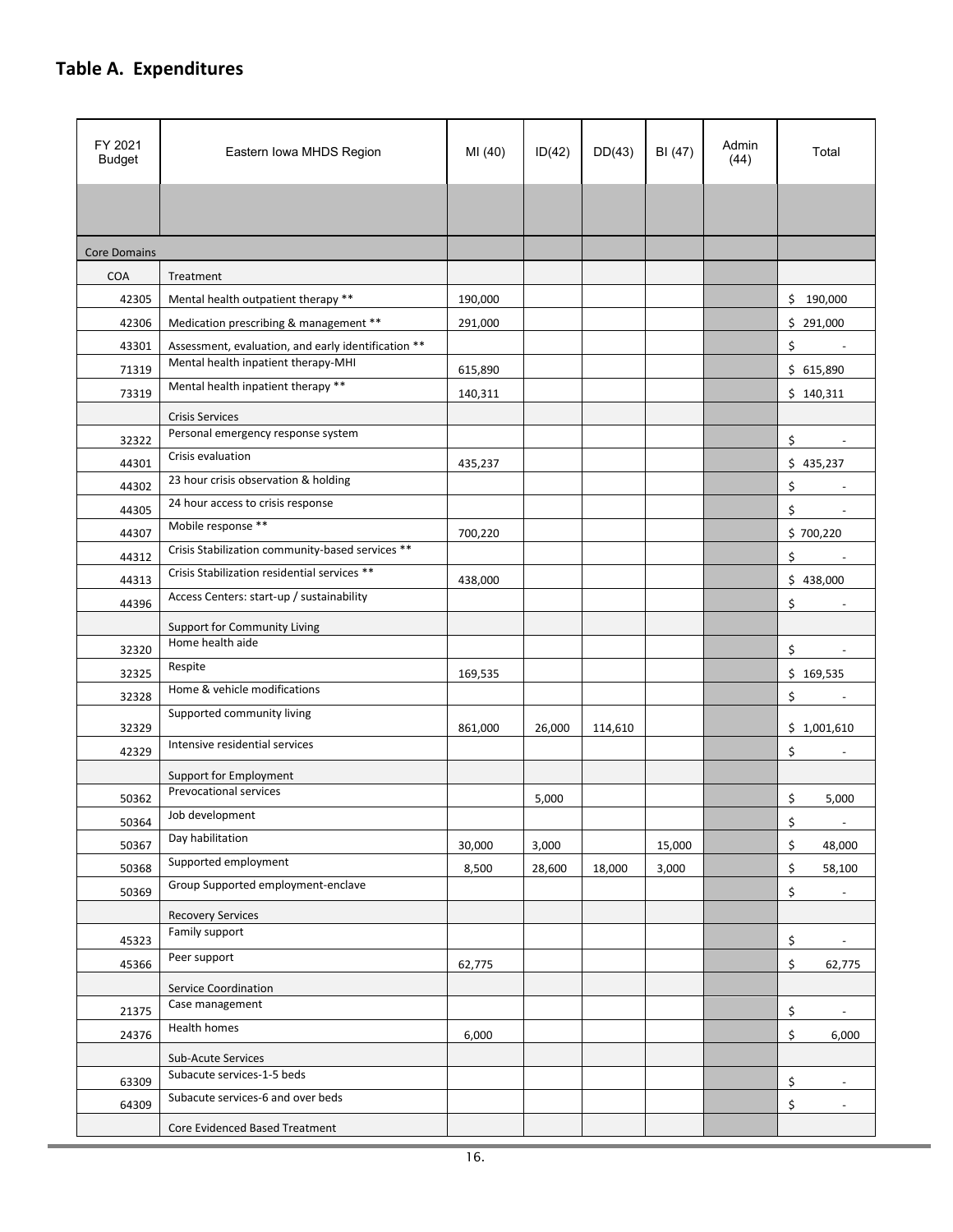| 04422                               | Education & Training Services - provider competency                |             |                      |                                 |                      | \$ |                |
|-------------------------------------|--------------------------------------------------------------------|-------------|----------------------|---------------------------------|----------------------|----|----------------|
| 32396                               | Supported housing                                                  |             |                      |                                 |                      | \$ |                |
| 42398                               | Assertive community treatment (ACT)                                | 157,500     |                      |                                 |                      | \$ | 157,500        |
| 45373                               | Family psychoeducation                                             |             |                      |                                 |                      | \$ |                |
|                                     | <b>Core Domains Total</b>                                          | \$4,105,968 | \$62,600             | \$132,610                       | \$18,000             | \$ | 4,319,178      |
| <b>Mandated Services</b>            |                                                                    |             |                      |                                 |                      |    |                |
| 46319                               | Oakdale                                                            |             |                      |                                 |                      | \$ |                |
| 72319                               | State resource centers                                             |             |                      |                                 |                      | \$ |                |
| 74XXX                               | Commitment related (except 301)                                    | 154,500     |                      |                                 |                      | \$ | 154,500        |
| 75XXX                               | Mental health advocate                                             | 156,712     |                      |                                 |                      | \$ | 156,712        |
|                                     | <b>Mandated Services Total</b>                                     | \$311,212   | \$<br>$\blacksquare$ | \$<br>$\blacksquare$            | \$                   | \$ | 311,212        |
| <b>Additional Core Domains</b>      |                                                                    |             |                      |                                 |                      |    |                |
|                                     | Justice system-involved services                                   |             |                      |                                 |                      |    |                |
|                                     | <b>Coordination services</b>                                       |             |                      |                                 |                      |    |                |
| 25xxx                               | 24 hour crisis line*                                               | 746,349     |                      |                                 |                      | \$ | 746,349        |
| 44346                               | Warm line*                                                         |             |                      |                                 |                      | \$ |                |
| 44366                               | Mental health services in jails                                    |             |                      |                                 |                      | \$ |                |
| 46305                               |                                                                    | 179,000     |                      |                                 |                      | \$ | 179,000        |
| 46399                               | Justice system-involved services-other                             |             |                      |                                 |                      | \$ |                |
| 46422                               | Crisis prevention training                                         |             |                      |                                 |                      | \$ |                |
| 46425                               | Mental health court related costs                                  |             |                      |                                 |                      | \$ |                |
| 74301                               | Civil commitment prescreening evaluation                           | 156,509     |                      |                                 |                      |    | \$156,509      |
|                                     | Additional Core Evidenced based treatment                          |             |                      |                                 |                      |    |                |
| 42366                               | Peer self-help drop-in centers                                     | 180,000     |                      |                                 |                      |    | \$180,000      |
| 42397                               | Psychiatric rehabilitation (IPR)                                   | 10,000      |                      |                                 |                      |    | \$10,000       |
|                                     | <b>Additional Core Domains Total</b>                               | \$1,271,858 | \$<br>$\blacksquare$ | \$<br>$\blacksquare$            | \$<br>$\blacksquare$ |    | \$1,271,858    |
| <b>Other Informational Services</b> |                                                                    |             |                      |                                 |                      |    |                |
| 03371                               | Information & referral                                             |             |                      |                                 |                      | \$ |                |
| 04372                               | Planning, consultation &/or early intervention (client<br>related) |             |                      |                                 |                      | \$ |                |
| 04377                               | Provider Incentive Payment                                         |             |                      |                                 |                      | \$ | $\overline{a}$ |
| 04399                               | Consultation Other                                                 |             |                      |                                 |                      | \$ |                |
|                                     | Planning and Management Consultants (non-client                    |             |                      |                                 |                      |    |                |
| 04429                               | related)<br>Public education, prevention and education **          | 271,000     |                      |                                 |                      |    | \$271,000      |
| 05373                               | Other Informational Services Total                                 | 8,000       | \$<br>$\blacksquare$ | $\frac{1}{2}$<br>$\blacksquare$ | \$<br>$\frac{1}{2}$  | \$ | 8,000          |
|                                     |                                                                    | \$279,000   |                      |                                 |                      |    | \$279,000      |
| Community<br>Living<br>Supports     |                                                                    |             |                      |                                 |                      |    |                |
| 06399                               | Academic services                                                  |             |                      |                                 |                      | \$ |                |
| 22XXX                               | Services management                                                | 242,963     |                      |                                 |                      |    | \$242,963      |
| 23376                               | Crisis care coordination                                           | 19,000      |                      |                                 |                      |    | \$19,000       |
| 23399                               | Crisis care coordination other                                     |             |                      |                                 |                      | \$ |                |
| 24399                               | Health home other                                                  |             |                      |                                 |                      | \$ |                |
|                                     | Transportation                                                     |             |                      |                                 |                      |    |                |
| 31XXX                               | Chore services                                                     | 6,100       | 6,000                | 150                             |                      |    | \$12,250       |
| 32321                               | Guardian/conservator                                               | 8,700       |                      |                                 |                      | \$ |                |
| 32326                               |                                                                    |             |                      |                                 |                      | \$ | 8,700          |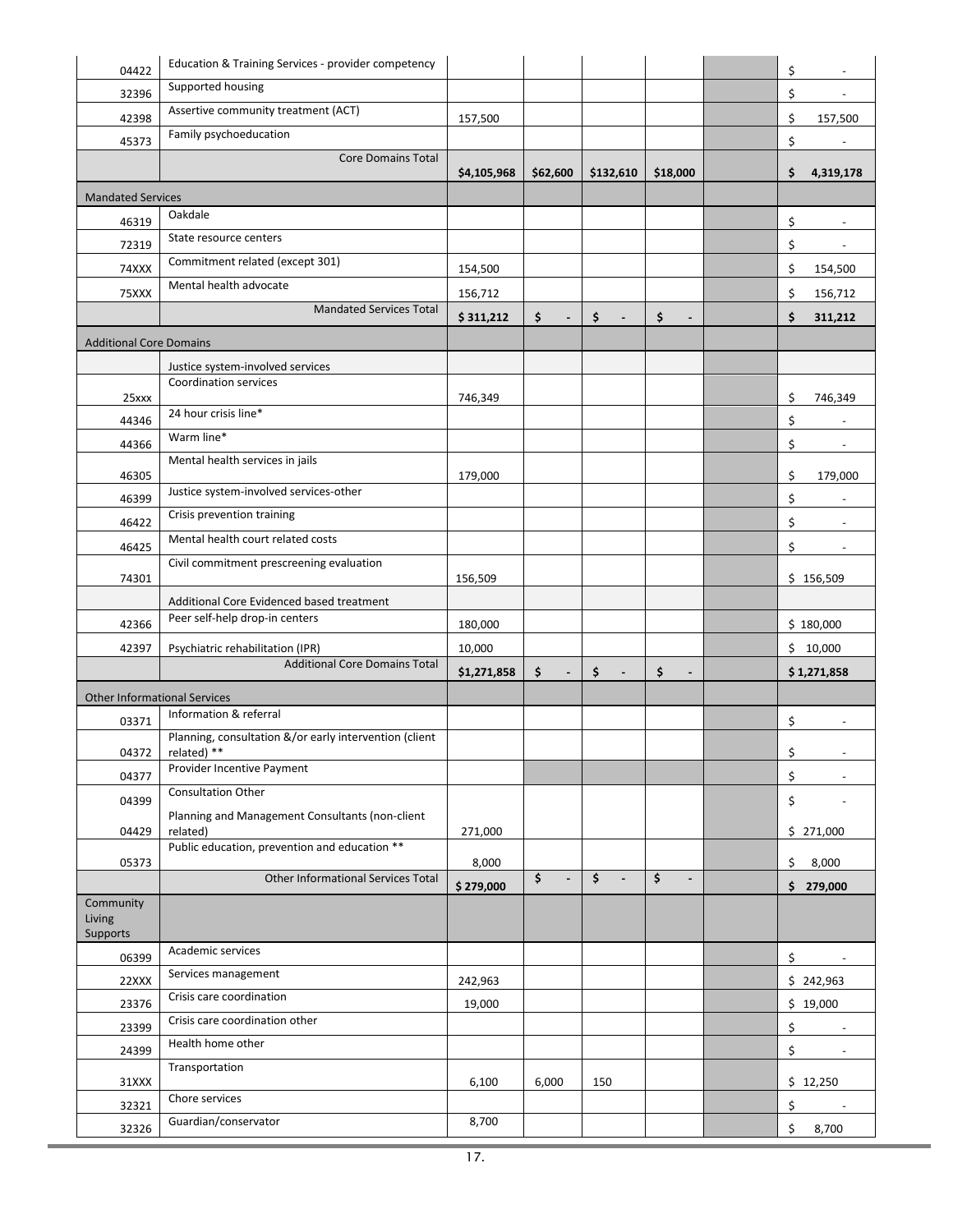| 32327                            | Representative payee                         | 17,000      | 1,000    |           |                      |             | \$<br>18,000                   |
|----------------------------------|----------------------------------------------|-------------|----------|-----------|----------------------|-------------|--------------------------------|
| 32335                            | CDAC                                         |             |          |           |                      |             | \$                             |
| 32399                            | Other support                                |             |          |           |                      |             | \$<br>$\overline{\phantom{a}}$ |
| 33330                            | Mobile meals                                 |             |          |           |                      |             | \$<br>$\overline{\phantom{a}}$ |
| 33340                            | Rent payments (time limited)                 | 1,000       |          |           |                      |             | \$1,000                        |
| 33345                            | Ongoing rent subsidy                         | 40,000      |          |           |                      |             | \$40,000                       |
| 33399                            | Other basic needs                            | 600         |          |           |                      |             | \$<br>600                      |
| 41305                            | Physiological outpatient treatment           |             |          |           |                      |             | \$                             |
| 41306                            | Prescription meds                            | 7,000       |          |           |                      |             | \$7,000                        |
| 41307                            | In-home nursing                              |             |          |           |                      |             | \$                             |
| 41308                            | Health supplies                              |             |          |           |                      |             | \$<br>$\overline{\phantom{a}}$ |
| 41399                            | Other physiological treatment                |             |          |           |                      |             | \$<br>$\overline{\phantom{a}}$ |
| 42309                            | Partial hospitalization                      |             |          |           |                      |             | \$<br>$\overline{\phantom{a}}$ |
| 42310                            | Transitional living program                  |             |          |           |                      |             | \$<br>$\overline{\phantom{a}}$ |
| 42363                            | Day treatment                                |             |          |           |                      |             | \$<br>$\overline{\phantom{a}}$ |
| 42396                            | Community support programs                   | 61,000      |          |           |                      |             | \$61,000                       |
| 42399                            | Other psychotherapeutic treatment            |             |          |           |                      |             | \$<br>$\overline{\phantom{a}}$ |
| 43399                            | Other non-crisis evaluation                  |             |          |           |                      |             | \$<br>÷,                       |
| 44304                            | Emergency care                               |             |          |           |                      |             | \$<br>$\overline{\phantom{a}}$ |
| 44399                            | Other crisis services                        |             |          |           |                      |             | \$<br>$\overline{\phantom{a}}$ |
| 45399                            | Other family & peer support                  |             |          |           |                      |             | \$<br>$\overline{\phantom{a}}$ |
| 46306                            | Psychiatric medications in jail              | 115,000     |          |           |                      |             | \$115,000                      |
| 50361                            | Vocational skills training                   |             |          |           |                      |             | \$                             |
| 50365                            | Supported education                          |             |          |           |                      |             | \$<br>$\overline{\phantom{a}}$ |
| 50399                            | Other vocational & day services              |             |          |           |                      |             | \$<br>$\overline{\phantom{a}}$ |
| 63XXX                            | RCF 1-5 beds (63314, 63315 & 63316)          | 10,000      |          |           |                      |             | \$10,000                       |
| 63XXX                            | ICF 1-5 beds (63317 & 63318)                 |             |          |           |                      |             | \$<br>$\overline{\phantom{a}}$ |
| 63329                            | SCL 1-5 beds                                 |             |          |           |                      |             | \$                             |
| 63399                            | Other 1-5 beds                               |             |          |           |                      |             | \$                             |
|                                  | <b>Community Living Supports</b>             | \$528,363   | \$7,000  | \$150     | \$                   |             | \$535,513                      |
| <b>Other Congregate Services</b> |                                              |             |          |           |                      |             |                                |
| 50360                            | Work services (work activity/sheltered work) |             |          |           |                      |             |                                |
|                                  | RCF 6 and over beds (64314, 64315 & 64316)   |             |          |           |                      |             | \$                             |
| 64XXX                            | ICF 6 and over beds (64317 & 64318)          | 857,625     | 16,200   |           |                      |             | \$873,825                      |
| 64XXX                            | SCL 6 and over beds                          |             |          |           |                      |             | \$                             |
| 64329                            | Other 6 and over beds                        |             |          | 40,000    |                      |             | \$<br>40,000                   |
| 64399                            |                                              |             |          |           |                      |             | \$                             |
|                                  | Other Congregate Services Total              | \$857,625   | \$16,200 | \$40,000  | \$<br>$\blacksquare$ |             | \$913,825                      |
| Administration                   |                                              |             |          |           |                      |             |                                |
| 11XXX                            | <b>Direct Administration</b>                 |             |          |           |                      | 855,024     | \$855,024                      |
| 12XXX                            | <b>Purchased Administration</b>              |             |          |           |                      | 469,648     | \$469,648                      |
|                                  |                                              |             |          |           |                      |             |                                |
|                                  | <b>Administration Total</b>                  |             |          |           |                      | \$1,324,672 | \$1,324,672                    |
|                                  |                                              |             |          |           |                      |             |                                |
|                                  | <b>Regional Totals</b>                       | \$7,354,026 | \$85,800 | \$172,760 | \$18,000             | \$1,324,672 | \$1,324,672                    |
|                                  |                                              |             |          |           |                      |             |                                |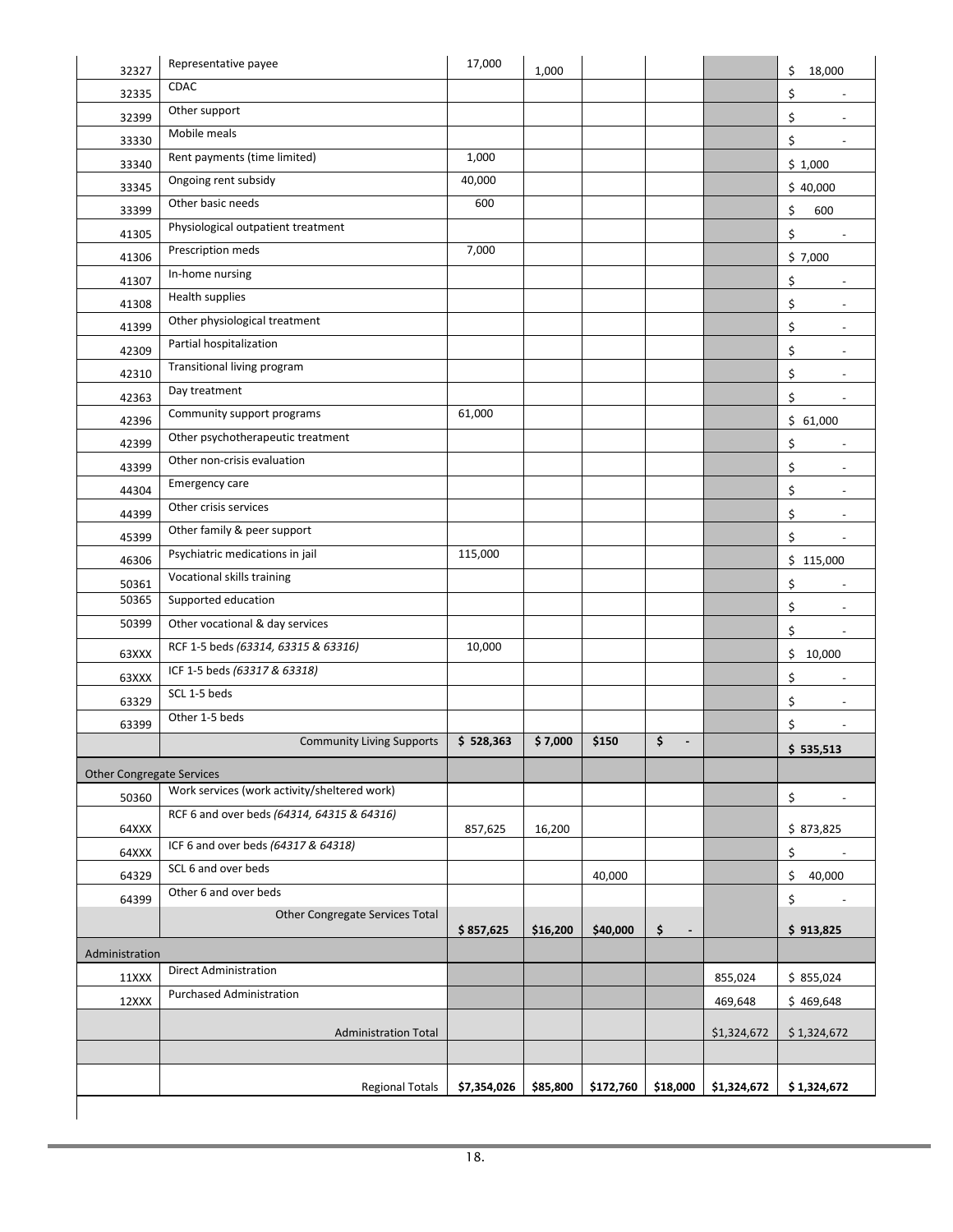|                                    | (45XX-XXX)County Provided Case Management |  |  |             |
|------------------------------------|-------------------------------------------|--|--|-------------|
| (46XX-XXX)County Provided Services |                                           |  |  |             |
|                                    |                                           |  |  |             |
|                                    | <b>Regional Grand Total</b>               |  |  | \$8,955,258 |

Transfer Numbers (Expenditures should only be counted when final expenditure is made for services/administration. Transfers are eliminated from budget to show true regional finances)

| 13951 | Distribution to MHDS regional fiscal agent from member county          | \$ 3.446.806 |
|-------|------------------------------------------------------------------------|--------------|
|       | 14951   MHDS fiscal agent reimbursement to MHDS regional member county |              |

\*24 hour crisis line and warm line are transitioning from additional core to state wide core services with state funding.

\*\*Core services for children with a serious emotional disturbance (SED)

<span id="page-19-0"></span>The EI Region has asked each member county to levy at a maximum of \$30.78 per capita rate for FY2021. Ongoing expenditures being shared by the EI Region are the Crisis Services system along with the implementation of the Children's Behavioral Health Services.

#### **Table B. Revenues**

| FY 2021<br><b>Budget</b> | <b>Eastern Iowa MHDS Region</b>           |                          |                 |
|--------------------------|-------------------------------------------|--------------------------|-----------------|
| <b>Revenues</b>          |                                           |                          |                 |
|                          | <b>FY20 Projected Ending Fund Balance</b> |                          | 2,709,376       |
|                          | <b>Local/Regional Funds</b>               |                          | \$<br>8,927,273 |
| 10XX                     | Property Tax Levied                       | 8,586,606                |                 |
| 12XX                     | Other County Taxes                        | 9,207                    |                 |
| 16XX                     | Utility Tax Replacement Excise Taxes      | 279,260                  |                 |
| 25XX                     | <b>Other Governmental Revenues</b>        |                          |                 |
| 4XXX-5XXX                | <b>Charges for Services</b>               | 12,200                   |                 |
| 5310                     | <b>Client Fees</b>                        |                          |                 |
| 60XX                     | Interest                                  | 40,000                   |                 |
| 6XXX                     | Use of Money & Property                   | $\overline{\phantom{a}}$ |                 |
| 8XXX                     | Miscellaneous                             | $\overline{\phantom{a}}$ |                 |
| 9040                     | Other Budgetary Funds (Polk Only)         | $\overline{\phantom{a}}$ |                 |
|                          |                                           |                          |                 |
|                          | <b>State Funds</b>                        |                          | \$<br>473,274   |
| 21XX                     | <b>State Tax Credits</b>                  | 391,420                  |                 |
| 22XX                     | Other State Replacement Credits           | 81,854                   |                 |
| 2250                     | <b>MHDS Equalization</b>                  |                          |                 |
| 24XX                     | State/Federal pass thru Revenue           | $\overline{\phantom{a}}$ |                 |
| 2644                     | MHDS Allowed Growth // State Gen. Funds   |                          |                 |
| 29XX                     | Payment in Lieu of taxes                  | $\overline{\phantom{a}}$ |                 |
|                          |                                           | $\overline{\phantom{a}}$ |                 |
|                          | <b>Federal Funds</b>                      |                          | \$              |
| 2344                     | Social services block grant               | $\overline{\phantom{a}}$ |                 |
| 2345                     | Medicaid                                  |                          |                 |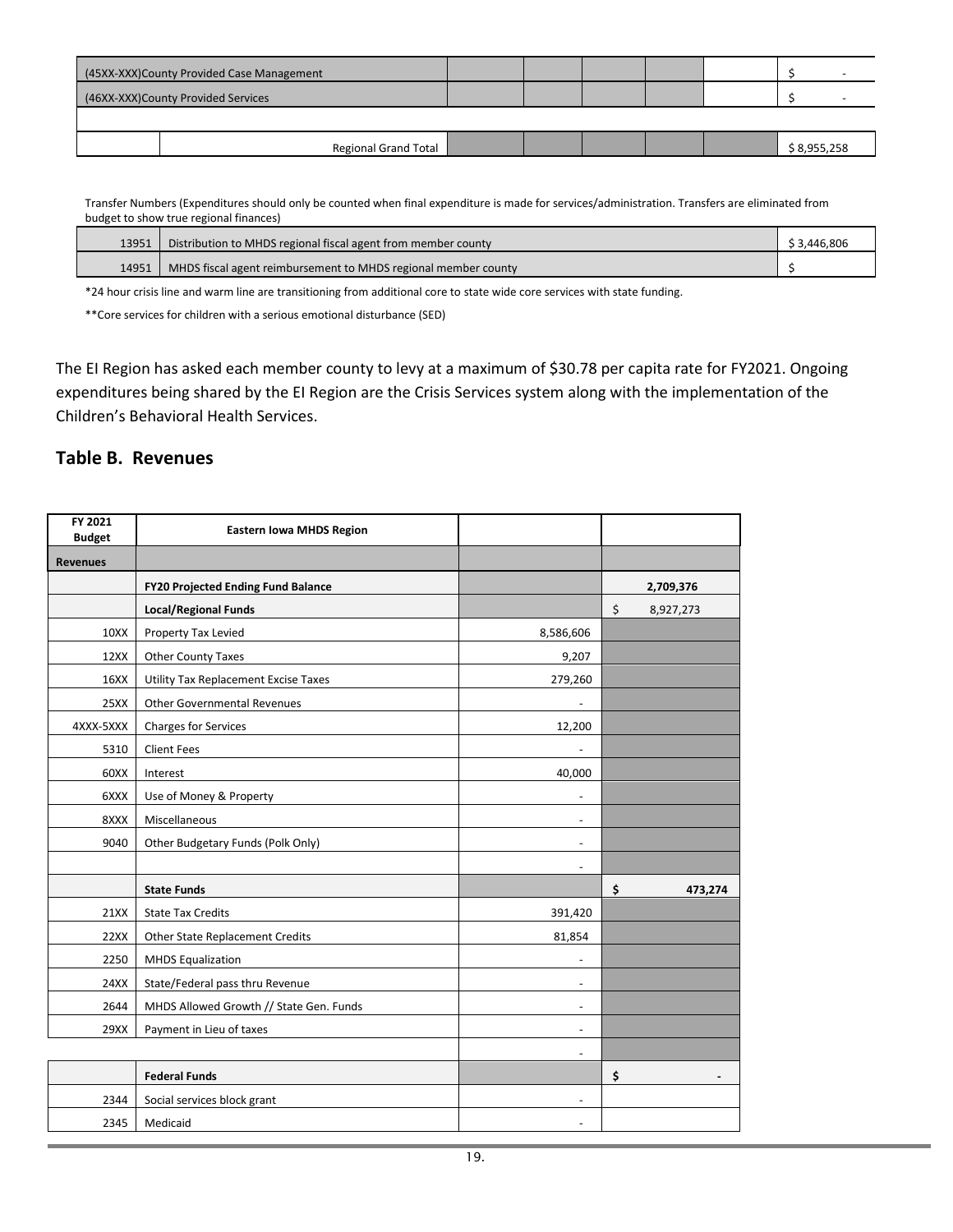| Other                 | $\overline{\phantom{0}}$ |           |
|-----------------------|--------------------------|-----------|
| <b>Total Revenues</b> |                          | 9,400,547 |

| <b>Total Funds Available for FY21</b>       | 12.109.923 |
|---------------------------------------------|------------|
| <b>FY21 Projected Regional Expenditures</b> | 8.955.258  |
| Projected Fund Balance as of 6/30/21        | 3.154.665  |

### <span id="page-20-0"></span>**Table C. County Levies**

| County                   | 2018 Est. Pop. | <b>Regional Per Capita</b> | <b>FY21 Max Levy</b> | <b>FY21 Actual Levy</b> | <b>Actual</b><br><b>Levy Per</b><br>Capita |
|--------------------------|----------------|----------------------------|----------------------|-------------------------|--------------------------------------------|
| Cedar County             | 18,627         | 30.78                      | 573,339              | 573,339                 | 30.78                                      |
| <b>Clinton County</b>    | 46,518         | 30.78                      | 1,431,824            | 1,431,824               | 30.78                                      |
| Jackson County           | 19,432         | 30.78                      | 598,117              | 598,117                 | 30.78                                      |
| <b>Muscatine County</b>  | 42,929         | 30.78                      | 1,321,355            | 1,321,355               | 30.78                                      |
| <b>Scott County</b>      | 173,283        | 30.78                      | 5,333,651            | 5,333,651               | 30.78                                      |
| <b>Total XXXX Region</b> | 300,789        |                            | 9,258,286            | 9,258,286               | 30.78                                      |

## <span id="page-20-1"></span>**F. Financial Forecasting Measures**

The following is a description of the financial forecasting measures used by Eastern Iowa MHDS Region in the identification of service need and funding necessary for services.

#### **Practice**

The CEO and the Management team, including the fiscal agent along with local county budget directors, oversee development of the annual regional budget to analyze and estimate revenue and expenditures trends from each member county. The Region's budget is monitored and reported on a monthly basis to the EI Region Governing Board for progress toward goals, to help control spending, and to predict (forecast) cash flow and profit. Throughout the year, the Region identifies unmet needs and areas for service development.

#### **Analysis**

The EI Region has followed all laws over the past six (6) years that dealt with levies, fund balance and services including depleting its fund balance within two (2) years as required by SF 504. The last two (2) legislative sessions created additional mandates for the Regions with no additional funding.

The EI Region has one of the lowest per capita rates in the State of \$30.78 which generates \$9.2 million. The last two (2) fiscal years (FY18 and FY19) the Region used fund balance in order to balance the budget, pay providers and start new core services.

In the 2019 legislative session, the Children's Behavioral Health bill was passed (HF690), again creating additional mandates and no new funding. The EI Region's FY21 budget looks very different than the last two (2) years as the Governing Board requested a revenue neutral budget. Because the budget is projected at \$8,955,258 million, services have been reduced or eliminated including starting waiting lists which may be found online at the DHS Website: [http://dhs.iowa.gov](http://dhs.iowa.gov/) and the Region's Website: [www.easterniowamhds.org.](http://www.easterniowamhds.org/)